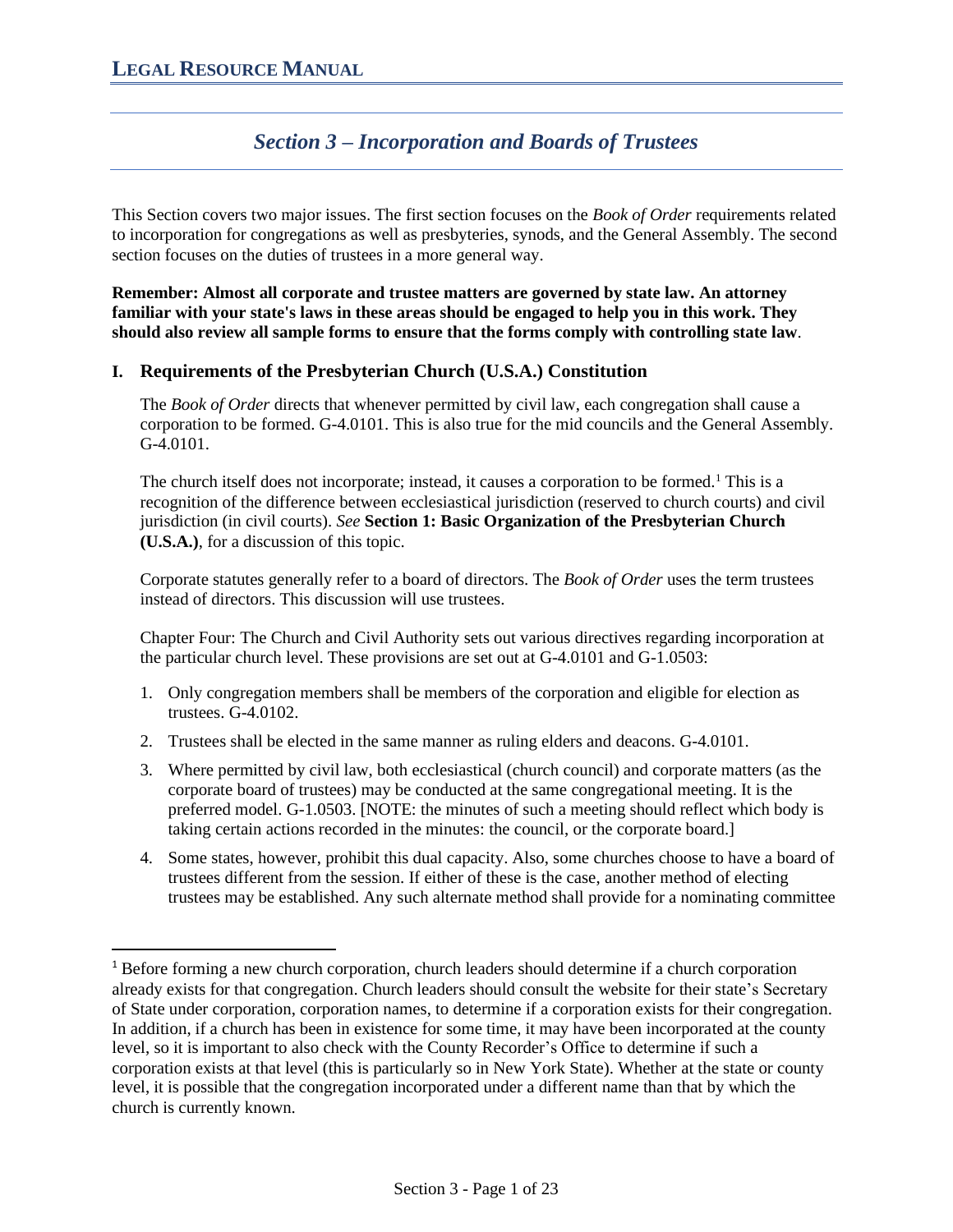elected by the corporation and for trustee terms the same as those provided for ruling elders. G-4.0101. Other important elements arise when the session is different from the board of trustees:

- a. The session should designate the specific functions of the board of trustees (consistent with the *Book of Order*) so it understands its duties and authority. Such planning will help avoid disputes. G-4.0101
- b. Always remember the session, not the board of trustees, has responsibility for the budget, mission giving, and property. G-3.0205
- 5. The corporation and its trustees perform their work subject to the authority of the session. G-4.0101. The power and duties of trustees shall not infringe upon the powers and duties of the session or of the board of deacons. G-4.0101.
- 6. Pursuant to G-4.0101, the corporation and its trustees shall have the powers to
	- a. receive, hold, encumber, manage, and transfer real or personal property for the church,
	- b. accept and execute deeds of title to such property,
	- c. hold and defend title to such property,
	- d. manage any permanent special funds for the furtherance of the church's purpose

*Note: The above functions are performed subject to the authority of the session and the Presbyterian Church (U.S.A.) Constitution. Moreover, when the board of trustees moves to buy, sell, or mortgage real property, it shall act only after the approval of the congregation in a duly constituted meeting. See also G-4.0206 for the circumstances where presbytery approval is also required.*

Recall that the members of the corporation are the members on the church's active roll. G-4.0101. When corporate membership meetings are required, the following applies:

- 1. Where permitted by civil law, corporate and ecclesiastical business can be conducted at the same meeting. G-1.053.
	- a. For annual and special meetings of the congregation G-1.0501 shall apply.

Two additional points bear mention:

- 1. Because teaching elders are not members of the congregation (they are members of presbytery), they are not members of the corporation. G-4.0101. Generally, this means teaching elders do not serve as officers of the corporation either. Some states' civil corporation laws allow nonmembers to serve as officers of the corporation. While such a provision would allow the teaching elder to serve as an officer, the preferred method is that the teaching elder not serve in such a capacity. The corporation president, not the teaching elder, should preside at corporation meetings.
- 2. The *Book of Order* does not limit councils to one corporation, but this is the most common and preferred structure. Generally, a single corporation should be able to perform all the civil law functions a typical church or mid council needs. When a council chooses to establish second or third corporations, it must ensure:
	- a. all the Constitutional requirements noted above are in place;
	- b. every power of the subsequent corporation is very carefully defined, and such powers are integrated securely in the session (202nd General Assembly (1990), p. 243);
	- c. clarity between the duties and authority of the first corporation versus those of subsequent corporations.

*Note: see Section 8 – Taxation. Having a second or third corporation may have tax implications.] An example of a second or third corporation includes separately incorporated camps, daycares, and*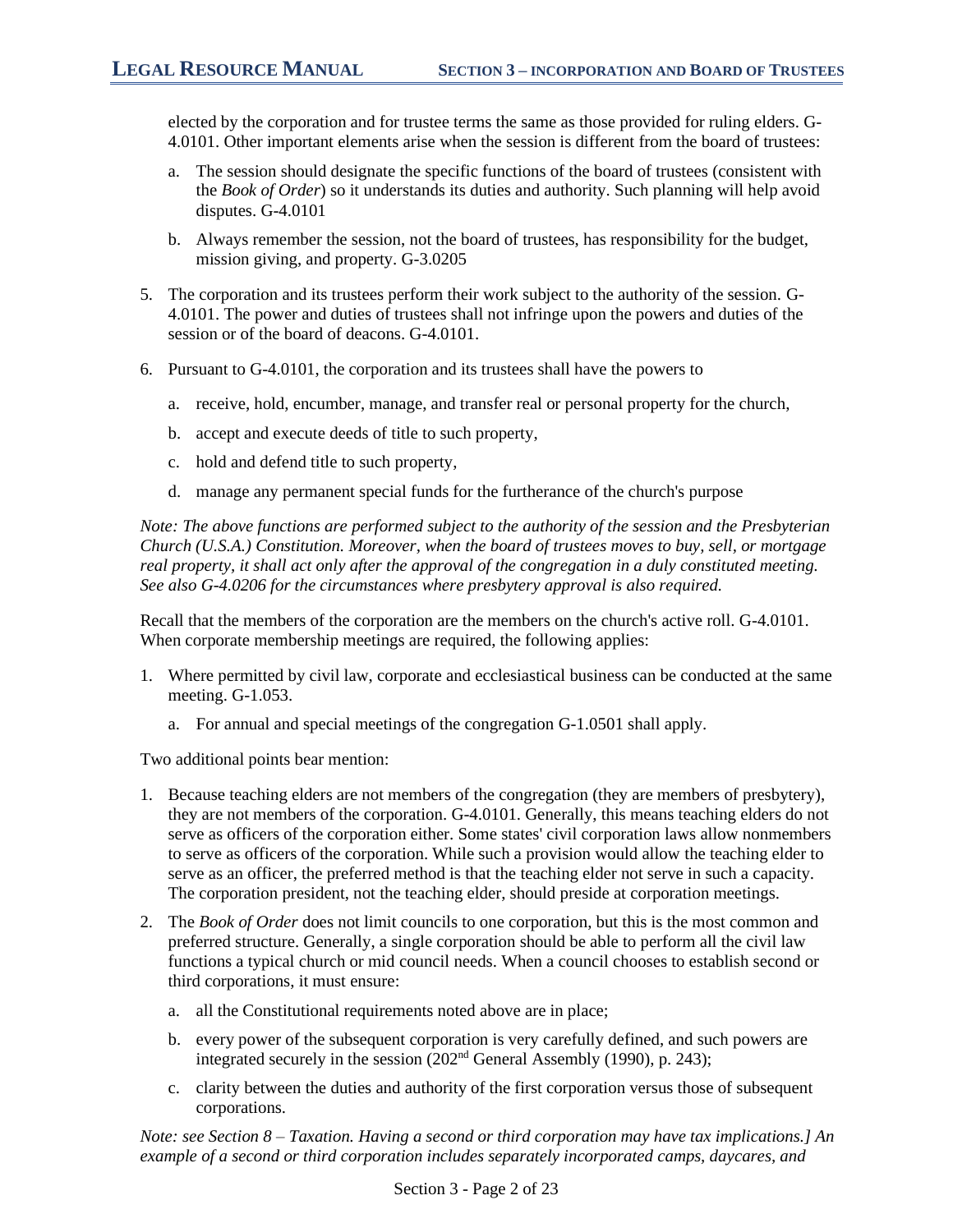*foundation/endowment boards. Once again, there is no legal necessity to separately incorporate such boards. If, however, your council chooses to do so, be certain the above requirements are met. Attention to such detail in the initial incorporation process will best prevent future disputes and drifts away from the council.* 

#### **A. Forming a Local Church Corporation**

The *Book of Order* directs that all councils shall cause a corporation to be formed unless incorporation is prohibited by civil law. The first step in the incorporation process should be the retention of qualified legal counsel.

Under the law, a corporation is a separate legal entity from its officers, directors, and its incorporators. Corporate powers are conferred by the articles of incorporation (sometimes called the corporate charter) and by the state corporation statute. As noted above, corporate requirements are also set out in the *Book of Order*. The corporate form provides a continuous entity for the ownership and management of property and for carrying out the business and programs of the corporation. Assertions of liability for acts undertaken by the corporation may be satisfied, if proved, from corporate assets only, rather than from personal assets of the corporate directors/trustees. Note, however, that in cases of fraud against the corporation by a director/trustee, or where corporate formalities are not followed, a case can be made that the corporation is acting as an alter ego of its directors and personal liability can be imposed.

A corporation derives its powers and existence from the state. The sources of its powers are its articles of incorporation and the state statute under which the corporation was organized. The statutes grant numerous specific powers relating to organization, the use and conveyance of property, the election of officers, the amendment of articles of incorporation and bylaws, the right of dissolution, and the like. **Care should be taken to ensure all corporate documents conform to the** *Book of Order***. See the sample corporate articles** (*see* Appendix A) and **bylaws** (*see* Appendix B).

The express powers of a corporation are those related to the activities in which the corporation is engaged that are enumerated in its articles of incorporation. Implied powers arise out of reasonable inferences about the scope and intent of the language of the corporate articles as they relate to certain facts and circumstances. Great care should be taken by the church corporation to ensure that its acts and transactions do not extend beyond its limits of authority. Such acts are termed ultra vires and should be expressly barred by the corporation's articles of incorporation.

Procedures for forming and organizing corporations vary from state to state. However, general incorporation statutes in most jurisdictions allow for the issuance of articles of incorporation to certain persons by a designated state official (usually the Secretary of State) in compliance with the provisions of the corporation statute. The typical state incorporation statute requires:

- 1. The preparation and execution of the articles of incorporation by the incorporators, and the acknowledgment of their signatures before a notary public.
- 2. The delivery of the articles of incorporation to the Secretary of State, including any other required incorporation papers and payment of required organizational fees.
- 3. Filing of the articles by the Secretary of State, and subsequent issuance by her of the certificate of incorporation.
- 4. The recording of the Certificate and Articles of Incorporation with the Recorder of Deeds, or any other county officials as required in the county or parish where the corporation is located.
- 5. The convening of the first corporation organization meeting at the call of the directors to adopt bylaws, elect officers, and transact other business.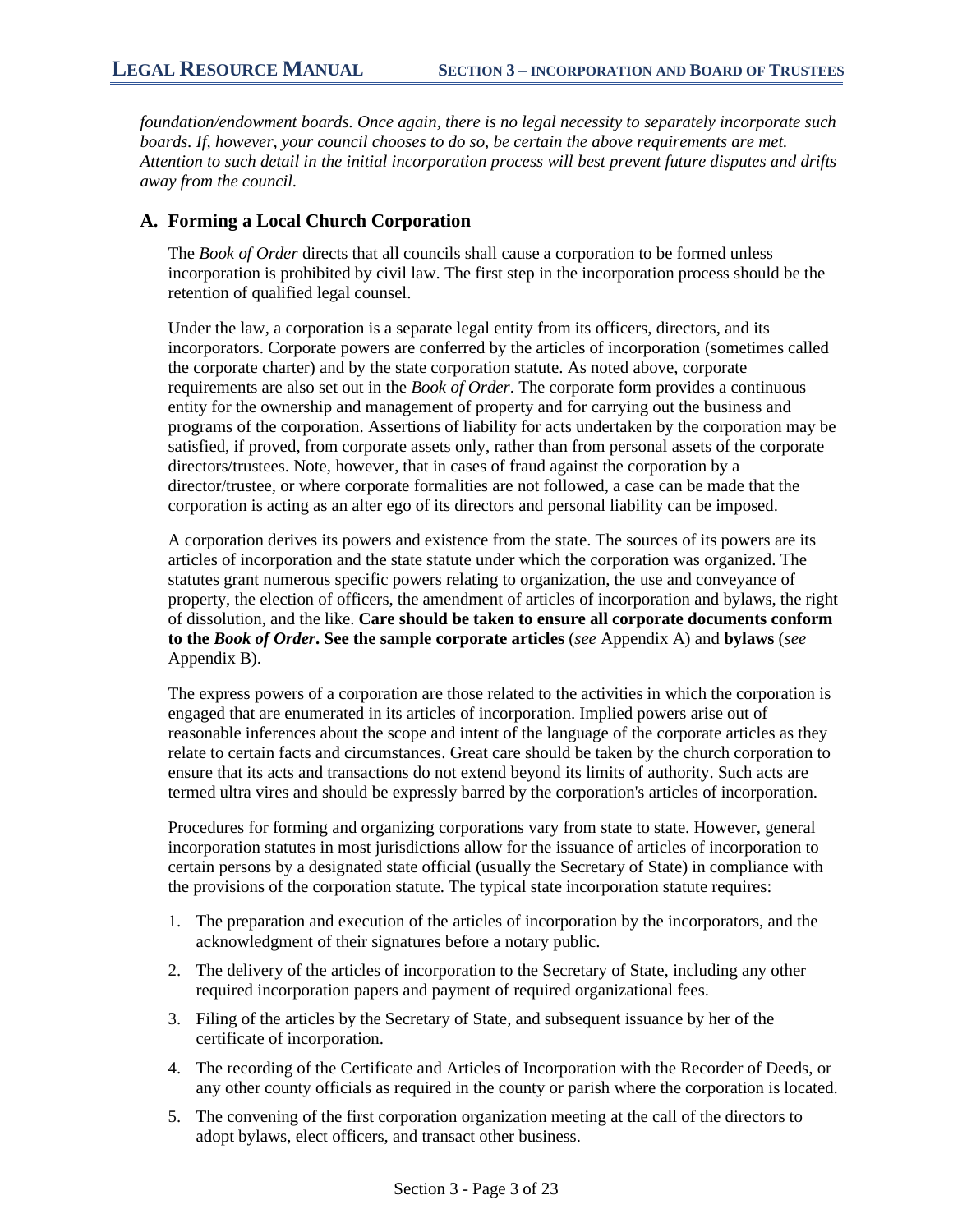6. The procurement of a corporate seal and the commencement of business.

The articles of incorporation generally include the following provisions:

- 1. The name and address of the corporation.
- 2. The address of its registered agent for the service of process, notice, or demand upon the corporation. Usually, the agent will be the board of trustees, inasmuch as it manages the business of the church about property and other legal affairs.
- 3. The duration or tenure of the corporation, which may be perpetual or limited. Church corporations are typically perpetual in duration.
- 4. The names and addresses of the incorporators.
- 5. A statement of purpose for which the corporation is formed.
- 6. The names and number of trustees constituting the initial board of trustees, and the names and addresses of those who are to serve as the initial trustees.
- 7. Membership of the corporation.
- 8. The powers of the corporation.
- 9. Procedures for the adoption of bylaws by the board of trustees.
- 10. Definition of the quorum of directors needed to transact corporate business.
- 11. Procedures for amending the articles of incorporation.
- 12. Provisions for the distribution of assets upon dissolution of the corporation.

See the beginning of this Section for the specific requirements for corporations formed by Presbyterian Church (U.S.A.) councils. Also see the sample corporate articles (Appendix A) and sample corporate bylaws (Appendix B), which are set out below in the Section D.

After completion of the incorporation, care should be taken to deed all property into the new corporation. Real property can be deeded by use of quit claim deed. This transfer process presents an excellent opportunity to review the title to property, to determine if there are any limitations or reversionary interests and to make sure that the property trust clauses are put into the new deeds. See **Section 2: Property** for suggested trust language to be used in deeds.

State incorporation statutes vary. **Many states now have special not-for-profit corporation statutes or religious corporation statutes that significantly decrease the reporting requirements and filing costs for such corporations. Local counsel should be instructed to incorporate under such statutes if possible.** Some states (principally in the northeast) have incorporation statutes for the particular mainline denominations: Presbyterian, Congregational, Methodist, Lutheran, and so on.

*Note: Sample corporate articles and bylaws are included in Section D. Each state has different incorporation requirements. These forms should be a useful starting point for local legal counsel.*

# **B. Fiduciary Duty of Trustees**

Church trustees have fiduciary obligation to hold property interests for the benefit of another the local church and, per G-4.0203 of the Constitution, the denomination. A fiduciary relation is one in which the law demands of one party an unusually high standard of ethical or moral conduct with reference to another. The settlor of a trust is the person who intentionally causes the trust to come into existence. The trustee is the individual or entity which holds the trust property for the benefit of another. The trust property is the interest in property which the trustee holds, subject to the rights of another. The beneficiary is the person for whose benefit the trust property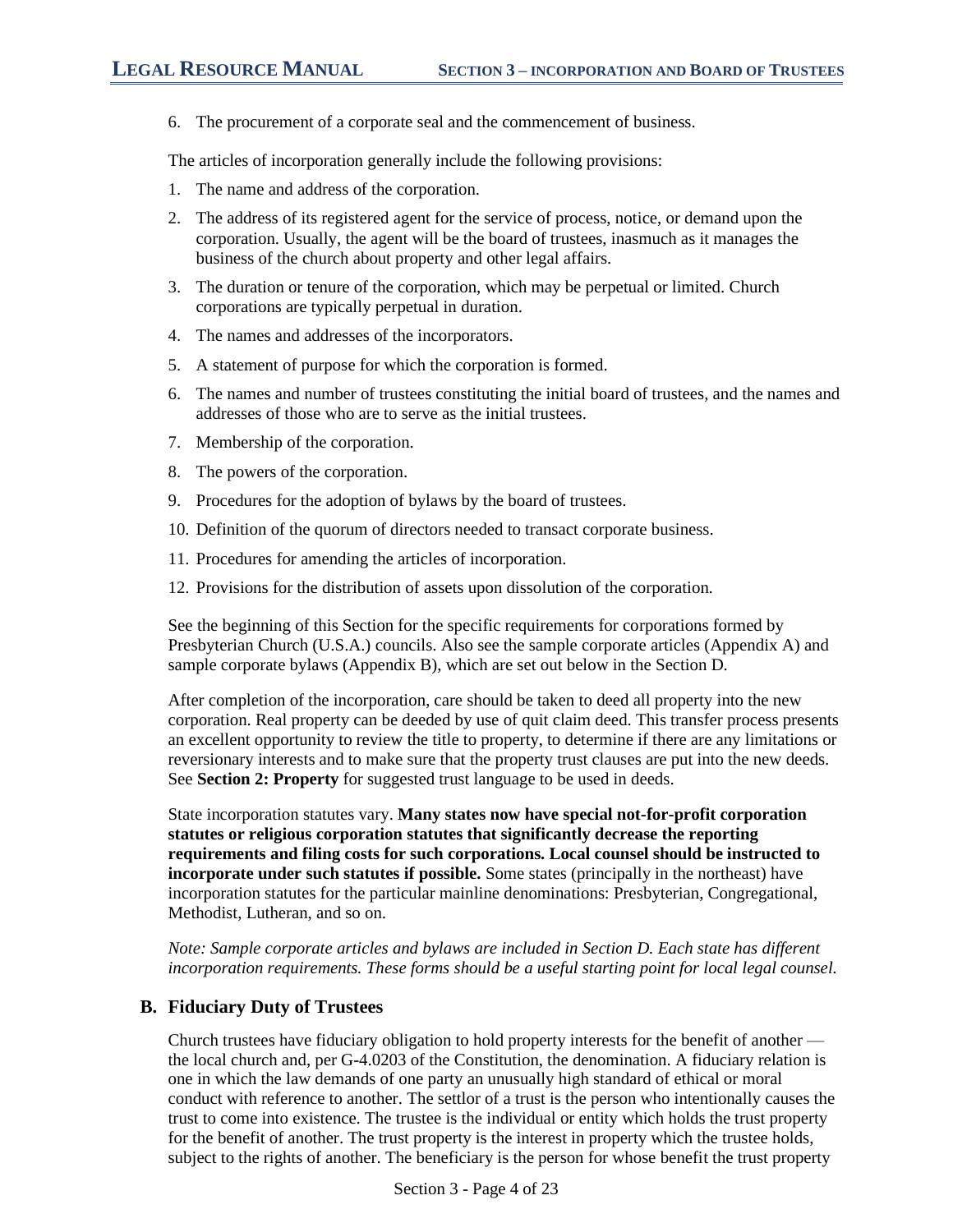is to be held by the trustee. The trust instrument is the document, whether a deed, agreement or will, in which the settlor expresses an intent to have a trust and sets forth the trust terms, that is the details as to beneficiaries and their rights and the duties and power of the trustee. In some cases, trusts are created without a writing and hence there is no trust instrument as such. In such a case the terms of the trust are determined by evidence of the settlor's intent.

The law imposes two basic duties on all trustees: the duty of loyalty and the duty of care. The duty of loyalty requires that the trustee take no part in an action regarding trust property in which she would have an actual or potential conflict of interest without having previously disclosed that conflict to the board. **Decisions must be made by the trustee looking only toward the interest of the beneficiaries and not to the trustee's own interest.** Any form of self-dealing is prohibited, and any profit or advantage gained by the trustee due to self-dealing transactions must be returned to the beneficiaries. When a conflict or potential conflict does arise, the trustee must disclose the conflict or potential conflict prior to any discussion of the decision to be made. Preferably, this disclosure should be in writing and given to the secretary and chair of the board. This procedure will provide protection to a trustee who might later be challenged on whether or not she actually did make the proper disclosure. **Any trustee with an actual or potential conflict of interest should abstain from any discussion or action on the issue in question.** Care should be taken to document the abstention in the minutes in order to provide a record of it in the event of a challenge on this point. Trustees who breach their fiduciary duty of loyalty may be required to reimburse the trust for any loss suffered by the trust due to that breach.

Courts often deal harshly with those who deal for their own benefit in a trust situation. Justice Cardozo, in the case of *Meinhard v. Salmon*, 249 N.Y. 458, 464 (1928), made a famous statement concerning the high standards the trustees must uphold:

"Many forms of conduct permissible in a workaday world for those acting at arm's length, are forbidden by those bound by fiduciary ties. A trustee is held to something stricter than the morals of the marketplace. Not honesty alone, but the punctilio of an honor the most sensitive, is then the standard of behavior. As to this there has developed a tradition that is unbending and inveterate. Uncompromising rigidity has been the attitude of courts of equity when petitioned to undermine the rule of undivided loyalty ..."

This statement indicates the seriousness with which courts look at potential breaches of loyalty on the part of trustees.

In local church settings, disclosure of the actual or apparent conflict should be followed by the individual's abstention from participation in the decision. These situations can arise, for example, in building situations (where members are contractors), in financial management areas (where members are bankers or investment advisors), or in insurance (where members are insurance agents). So long as the potential conflict is properly disclosed, and the party in conflict abstains from participation in the decision or selection process, the trustees can still elect to do business with the disclosing party. However, the board of trustees collectively has a legal duty to ensure that its decisions are made in the best interests of the trust beneficiaries. This standard requires extra care when the trustees are considering doing business with an organization in which one of the trustees has a personal or professional interest.

The second primary duty of all trustees is fulfillment of the duty of care. Trustees are required to act in good faith and in a manner they believe to be in the best interests of the beneficiaries and of the trust. They should act with such care as an ordinarily prudent person would use under similar circumstances in the management of her own affairs. Thus, trustees are required to be diligent in attending meetings and in making sure they are properly informed as to that various aspects of the decisions to be made. **Trustees who do not have time to attend meetings should resign from the board**. Attendance at meetings and reading and understanding relevant materials concerning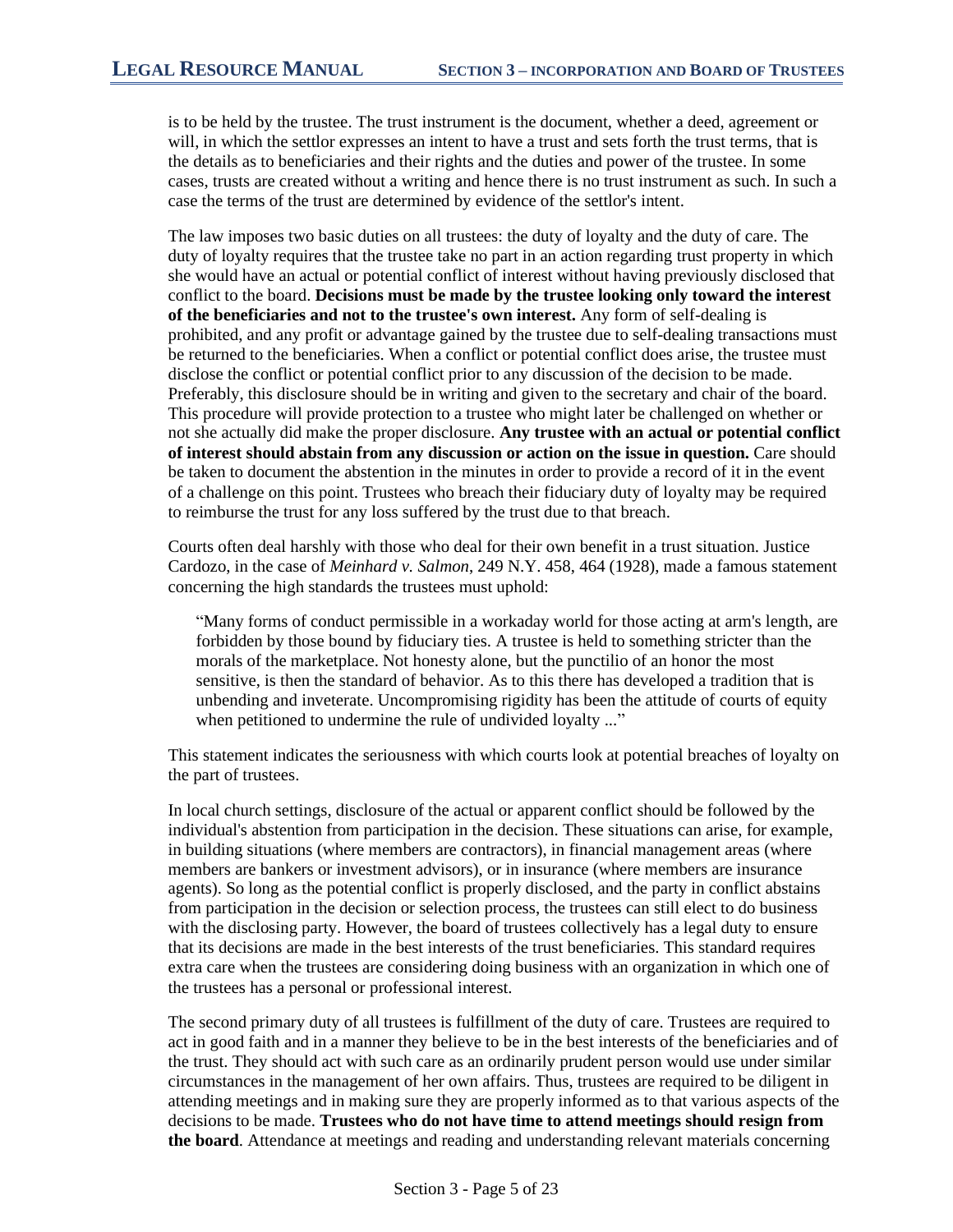the issues at hand are vital. To the extent that any board of trustees is making decisions, it needs a reasonable basis for making those decisions.

Given the facts available at the time of the decision, trustees are required to use their best judgment in making their decision. Trustees are not held responsible for facts that they could not have known at the time the decision was made. Decisions made in good faith and with reasonable care should be upheld if challenged even if they prove not to be the best decision in the light of later unfavorable developments. However, boards of trustees must keep track of the information available to and considered by the board in making the decision in order to answer such charges. Regular and accurate minutes, including exhibits of information considered, should be kept by boards of trustees.

Trustees are not absolved from the requirements of the duty of care by delegating their responsibility to others. For example, should a board of trustees entrusted with a large sum of money engage an investment adviser? The board still has the ultimate responsibility for the funds, even if the adviser is given broad powers to make trust investments. The trustees need to be able to demonstrate that proper procedures were used in choosing advisers. Persons engaged to handle funds or to do legal work should be trustworthy and competent in the areas for which they are engaged. Trustees may rely on delegates so long as the initial decision in choosing the delegates is well-founded and so long as the trustees have no basis for concern about relying on the delegates. Any trustee who has knowledge, from whatever source, that would cause the reliance of the board of trustees on a particular person to be unwarranted must disclose that knowledge to the board. If the trustee does not make the disclosure and allows the board to rely on a delegate she knows to be unreliable, the trustee is not considered to be acting in good faith any may be personally liable for breaching her fiduciary duty of care.

#### **C. Investment of Funds**

The local church board of trustees has broad powers in regard to investment of local church funds, including funds received from wills and bequests and funds received from operations. In regard to bequests made under a will or written gifts in trust made by living donors, the board of trustees is bound to receive and administer such bequests subject to session direction, in accordance with local law, and the terms of the bequest or trust. Where the gift or bequest is unrestricted, the trustees may make a recommendation regarding the use of the funds to the session, but it is the session that is the final decision-maker on policy to be followed. It is an excellent idea for the session to develop guidelines and to give prospective direction to the trustees in regard to receipt and administration of funds. Trustees should be cautious and consult with legal counsel about the benefits versus the burdens of accepting restricted gifts or bequests.

The essential elements of most trusts are (1) designation of a beneficiary and a trustee, (2) sufficient identification of the funds or other assets to enable the passing of good title to the trustee, and (3) actual delivery of the property to the trustee with the specific intention of passing title of the property to the trustee. In the particular church, the trustees must be sure that the terms of the trust agreement as spelled out by the donor are carried out. For example, should the trust provide funds exclusively for loans to students, only loans to students may be made. The funds could not be diverted and used for scholarships because that would be a breach of the trust agreement. Any such action taken in violation of the trust agreement by the board will subject the individual trustees and the board as a whole to liability for a breach of fiduciary duty in not following the instructions of the trust. Trustees should be extremely careful to make sure that restrictions on the use of trust monies are carefully reviewed and followed where legally permissible. Courts and juries often deal harshly with boards of trustees when trust funds are perceived to have been misappropriated or misused in contravention of express restrictions and conditions placed upon such funds.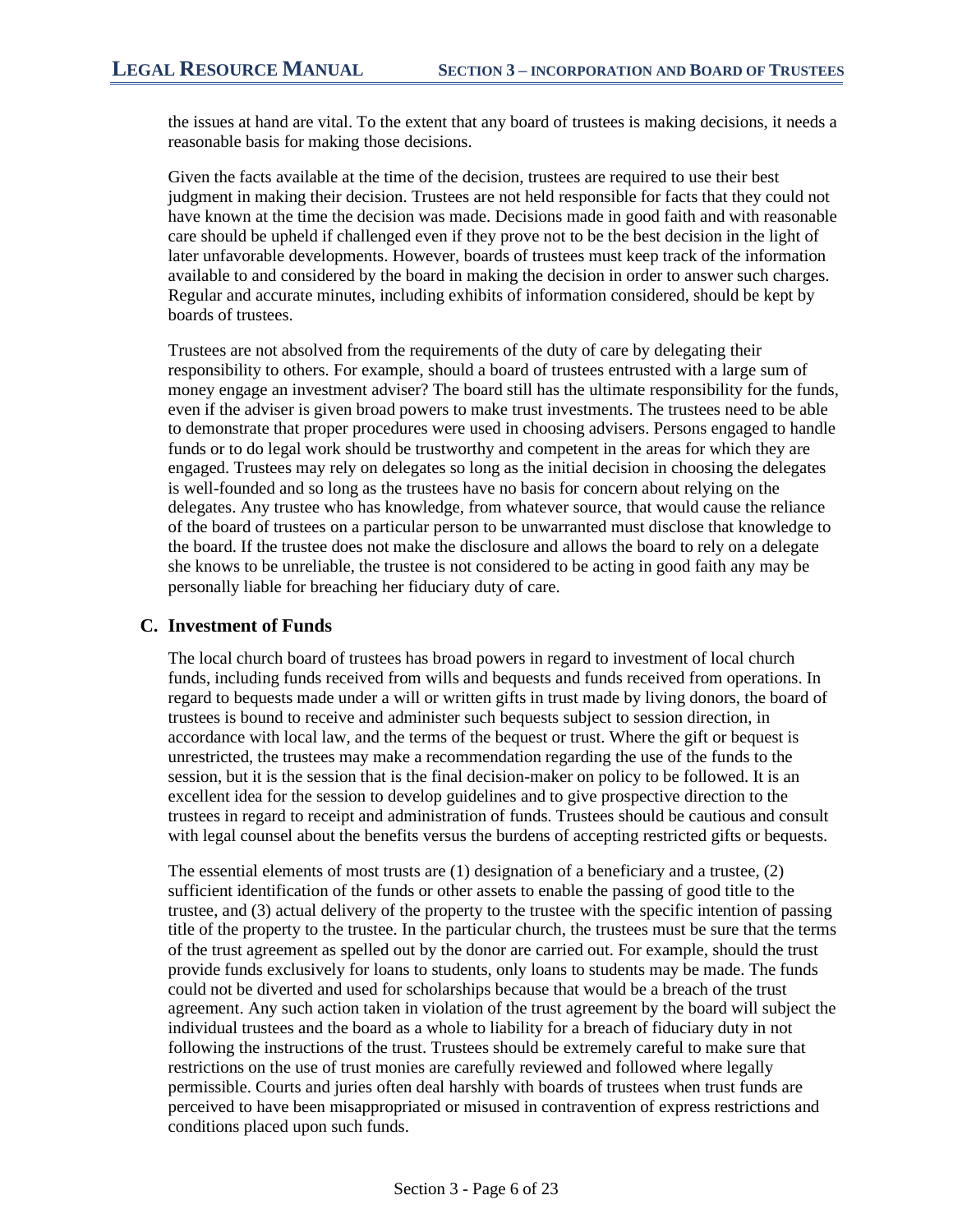If bequests, legacies, and trusts are encumbered with restrictive covenants which may guarantee the obsolescence of the purpose of the gift or otherwise impossible to administer, the session may wish to instruct the trustees to reject it. The session, pursuant to G-4.0101, has authority to direct the board of trustees regarding acceptance or rejection of any gift or bequest for the use and benefit of the particular church. In turn, trustees should make the council aware of the necessity for responsibility in the construction and administration of all trust bequests.

Local trustees should carefully examine any actions taken in regard to an investment or distribution of funds held in trust. If a trustee becomes aware of a situation where the funds are being improperly invested, distributed to the wrong parties, or where proper reports by investment advisers or the trustees are not being made, she should ask why proper actions are not being taken. Failure to take action in such a case could expose a trustee with such knowledge to a charge that the duty of care was breached. When necessary, reporting procedures are not followed, it is difficult to argue later that the proper standard of care was upheld in the handling of the trust or church funds.

The trustees are responsible to carry out the donor's intent, if it is expressed, for the investment of principal and distribution of income. In most jurisdictions, trustees making decisions about trust investments must assume the posture of the prudent person investing her own funds for her own purposes. The prudence required involves sufficient diversification of investments to minimize risk in order to preserve capital as well as consideration of the income potential of any investment. Funds also must be invested in conformity with the laws of the state in which the church is located.

Whenever the board of trustees is dealing with gifts and trust property, it is acting **subject to the direction of the session**. The board of trustees may make recommendations and interim decisions on management of property. However, all significant decisions and permanent actions should be approved by the session.

Routine receipts of gifts, sale of securities, and administration of the gifts is handled by the board of trustees. In the event there is some unusual question regarding a gift of securities, the session should be consulted. **Receipt of unrestricted gifts of securities in the normal course of events presents no problem. However, when considering accepting securities or other property subject to restrictions as to use or sale of the property, it is wise to obtain approval of the session or to act in accordance with previously enacted session policies regarding restricted gifts.** For example, if a donor wished to give \$500 in a restricted fund, only the income from which was to be used for scholarships for needy church members to attend a specific Presbyterian Church (U.S.A.) related college, the administrative responsibility of the choice to award this income is likely greater than the benefit it provided. Therefore, the decision might be made to encourage the donor strongly to take the restriction off the gift (explaining why administering such a bequest would be unduly cumbersome) or suggest an alternate trustee. Likewise, if a donor gave property with a restriction on sale or use, such restrictions could present a problem. The church or the board should consider developing a policy (approved by the session) to be used in accepting or rejecting gifts, bequests, and the obligations of trust administration.

When receiving a specific gift, it is important that the trustees consider the appropriateness of retaining the security or selling it and investing the proceeds. Typically, if the church portfolio contains a large percentage of investment in a single stock or security, there are problems with lack of diversification. A prudent person standard would suggest selling of the security to have a more varied portfolio mix. Also, concerns for investment return and long-term growth could dictate a more diverse portfolio. When a decision has been made to sell or purchase securities, a board resolution should be adopted.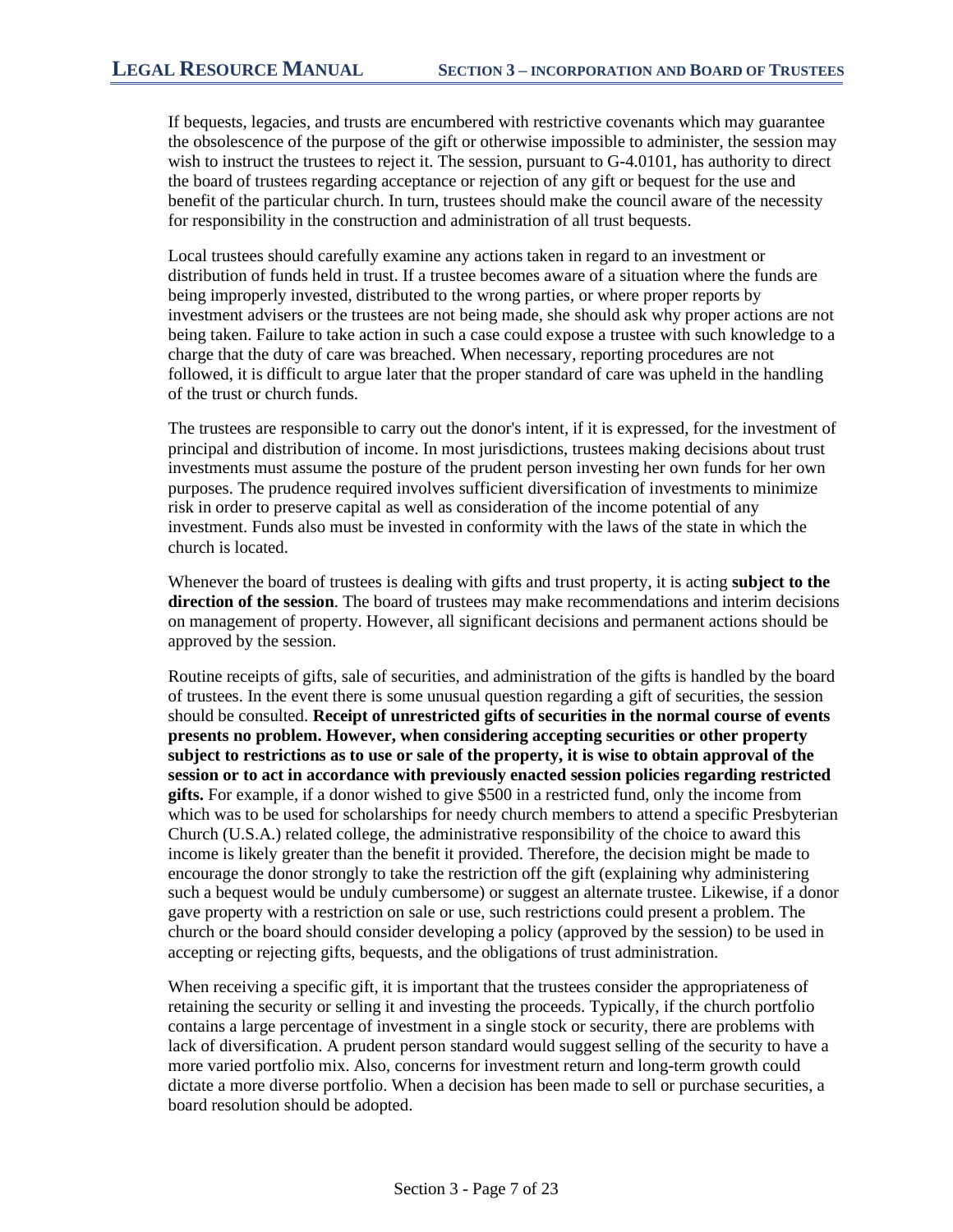Particular concern should be given to the handling of original stock certificates and related original evidence of ownership. It is advisable to use a stockbroker to handle stock transactions. If the broker is reputable and properly bonded, it may be easiest to keep the church's securities in street name accounts at the broker's office, i.e., the original certificates are not held by the church trustees but rather by the stock brokerage house itself. Be aware that lost or misplaced certificates are expensive and cumbersome to replace. Certificates should be mailed by certified mail or return receipt requested or, if possible, personal delivery with a receipt from the brokerage house.

**Because the session has the ultimate authority over bequests, gifts, and trusts, it should consider drafting a policy for the acceptance or rejection of such property.** When receiving bequests and gifts that have a restricted purpose, it is important to memorialize the terms of the bequests, keep them properly organized in the church records, and keep proper financial accounting. The board of trustees, in consultation with the session, should consider adopting investment guidelines and standards.

There are often legal and tax issues involved in dealing with property and the administration of trusts. Consult with an attorney or tax advisor to obtain an expert opinion on legal or tax questions. There are significant tax advantages to the donor who contributes appreciated securities. Donors of security or other non-cash gifts worth more than \$500 must file Internal Revenue Service Form 8283, Non-cash Charitable Contributions. This form acknowledges that a proper evaluation has been made of the property, which in the case of regularly traded securities would be straightforward. The church is required to sign Part Four of Form 8283. Under that form, the church must acknowledge receipt giving its name, Employer Identification Number, and a signature by the appropriate board representative, typically the chairperson, who is empowered to receive gifts.

Should the board decide that the church will sell the securities within two years of the date of receipt, it is necessary to file Internal Revenue Service Form 8282, Donee Information Return, with the Internal Revenue Service and send a copy to the donor. An exception applies to certain publicly traded securities and items having a value of \$500 or less if the donor identified the items and signed the statement in Part 2 of Form 8283.

The board of trustees should prepare an annual written report to the session and include in that report the amount of income received from income-producing property, a detailed list of expenditures in relation thereto, a list of all trusts in which the local church is a beneficiary, how those funds are invested, and an explanation of the use and goals for which those funds are expended or applied.

# **D. Church Property**

**G-4.0203 of the Constitution states that all property held for a particular church, presbytery, synod, the General Assembly, or the Presbyterian Church (U.S.A.) is held in trust for the use and benefit of the Presbyterian Church (U.S.A.).** The legal titles to property may be held by corporations, trustees, or unincorporated associations. When the trust is created, the rights of ownership to the property are separated into legal and equitable rights. The benefits of the property go to the holders of the equitable rights, known as the beneficiaries. Title to real property as listed on a deed is held in the name of the church corporation (unless a particular state does not allow for a church to incorporate) and the trustees, in their fiduciary capacity, manage the church's real property subject to the direction of the session and the congregation. The trustees hold the legal title to the property and are considered to be in fiduciary relationship with the beneficiaries. The fiduciary duty to the beneficiaries is very strong. It requires the trustees to administer the trust solely for the benefit of the beneficiaries. In denominational terms, a local church board of trustees must administer the property solely for the benefit of the members of the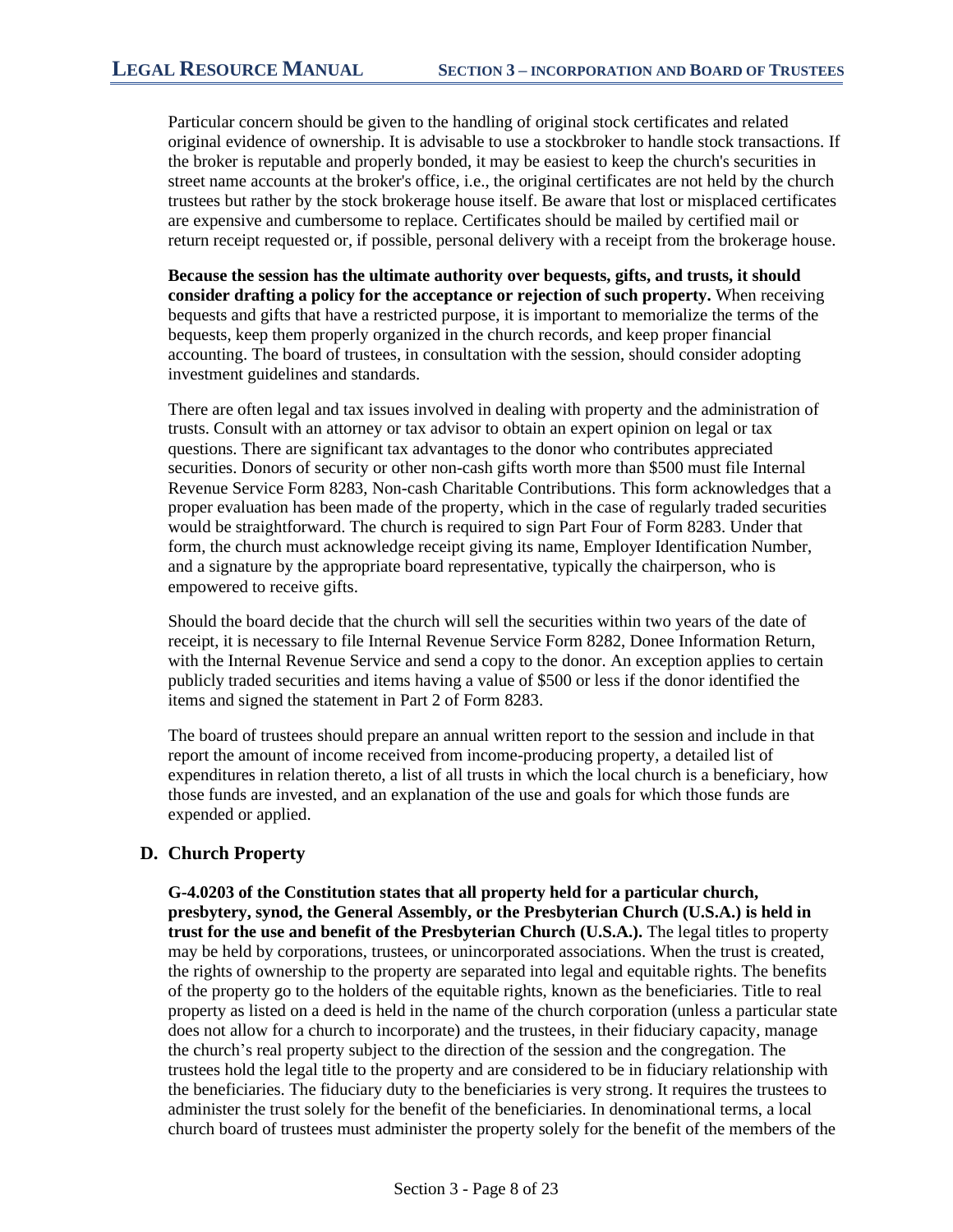denomination and, in particular, the members of the denomination who are members of the local church. See G-4.0203.

**See Section 2: Property, for a detailed discussion of the trust clause, property transfers, and other aspects of church real property.** Regarding church property, the board of trustees has certain responsibilities to the whole church as established in the Constitution. The trust clause set out at G-4.0203 has been upheld by both state and federal courts as valid expressions of the rights of the denomination, **through its presbyteries**, to retain church property where local congregations are in schism, have disbanded, or have been discontinued and the property has been abandoned. Great care must be taken to ensure that these clauses are protected in the event of legal attack. Written authorization of the presbytery is necessary for the trust clause to be released in conveyances of mortgages by the local church board of trustees. A limited exception is set out at G-4.0208. See Section 2: Property, for a full discussion. All involved must be especially aware of the risks and responsibilities inherent in the handling of real estate transactions. Competent counsel in the area of real estate law should be engaged and great care taken in any real property transaction. If such transactions are not carefully handled, questions regarding title validity and restrictions on the use of the property that could have been resolved at the outset may lie dormant for years. These questions can become major problems when future efforts are made to convey the property or to use it for other purposes. It should be noted that prior to a recommendation to discontinue the use of church property as a particular church (or before any action is taken to consider local church property abandoned), the presbytery should obtain and consider an opinion of legal counsel. This legal work will be much simpler if the groundwork has been properly laid years earlier as a part of the original real estate transaction.

**Where real property is being conveyed to a local church, every effort should be made to take the property free of any encumbrances such as possibilities of reverter to the donor's heirs if the property is no longer used for church purposes.** These steps should be taken because local churches may find it necessary in the future to relocate or to use the property for other purposes. Reverter or other restrictive use clauses could lead to the property reverting to the heirs of the donor with no compensation to the local church. Current deeds should be reviewed for potential restrictive clauses. An attorney familiar with real estate should be consulted about the best course of action if such clauses are included in the property deeds. Be sure the attorney is also aware of the relevant trust provisions in the Constitution. **It is strongly advised to use the following clause or similar language in deeds**:

**The premises herein conveyed shall be used, kept, and maintained by the grantee for Divine Worship and other purposes of its ministry as a particular church belonging to the Presbytery of \_\_\_\_\_\_\_\_\_\_\_\_\_\_\_\_\_\_\_\_\_\_\_\_\_\_\_\_\_\_\_ (or its legal successors), subject to the provisions of the Constitution of the Presbyterian Church (U.S.A.). The grantee holds the property in trust pursuant to the provisions of the Constitution of the Presbyterian Church (U.S.A.).** 

Although the local church board of trustees does not have program responsibilities in the local church structure, it is responsible for maintaining and repairing the local church property so that the programs of an individual church can be carried out. The church trustees should inspect the property annually to determine upcoming maintenance needs. Record keeping of prior maintenance expenditures can be useful in planning when future expenditures can be expected, such as when a new roof might be needed, when the furnace might need to be replaced, and so on. By systematizing the repair and maintenance function through careful record keeping and annual inspections, the trustees will be able to submit budgets adequate to provide for the financing of needed repairs and maintenance. In addition, ideas for property use policies are often generated within the board of trustees. Such policies should keep program considerations in mind and be developed in conjunction with the teaching elder and the session. In preparing policies on the use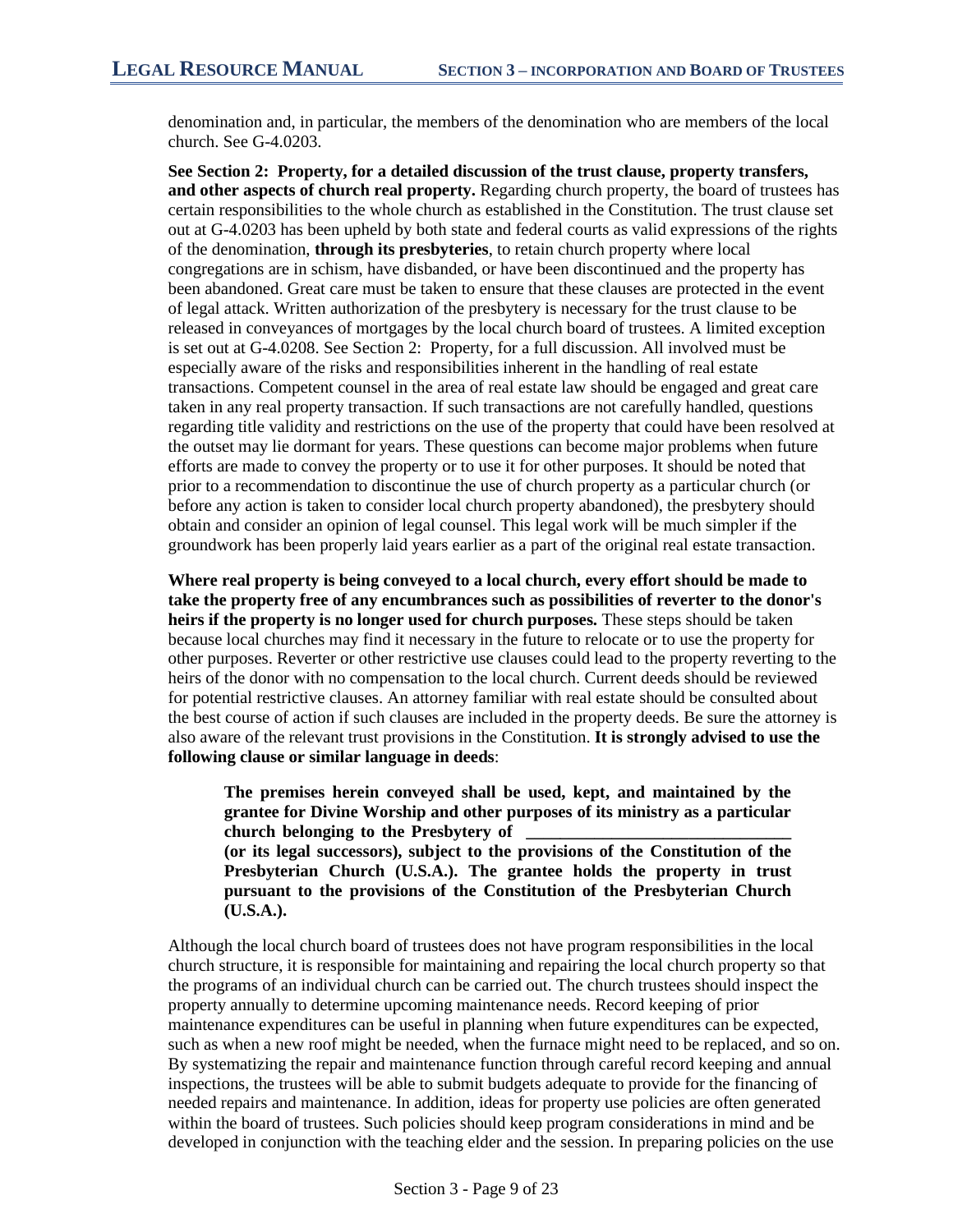of the church buildings and property by church groups and community groups, flexibility should be a primary consideration. Factors to be considered include the purpose and nature of the groups, the possibility of additional maintenance expenses, the cleaning and locking of the property after the use is completed, the supervision of the groups using the church, and so on. It is important to remember, however, that final decisions regarding the programmatic nature of church property use are not vested in the board of trustees but in the session. See Section 2: Property, for a detailed discussion of leasing the church's property.

#### **E. Annual Report and Record Keeping**

It is advisable for the board of trustees to make an annual report to the session. Elements of an annual report might include the following and should be recorded in the minutes:

- a. The legal description and the reasonable valuation of each parcel of real estate owned by the church.
- b. The specific name of the titleholder in each deed of conveyance of real estate to the local church.
- c. An inventory and the reasonable valuation of all personal property owned by the local church.
- d. The amount of income received from any income-producing property and a detailed list of expenditures in connection therewith.
- e. The amount received during the year for building, rebuilding, remodeling, and improving real estate, and an itemized statement of expenditures.
- f. Outstanding capital debts and how contracted.
- g. A detailed statement of the insurance carried on each parcel of real estate, indicating whether restricted by co-insurance or other limiting conditions and whether adequate insurance is carried.
- h. The name of the custodian of all legal papers of the local church, and where they are kept.
- i. A detailed list of all trusts in which the local church is the beneficiary, specifying where and how the funds are invested, and in what manner the income is expended or applied.

An annual report with these elements will keep the trustees and session well informed about the church's assets and liabilities. Each church board of trustees should have a system of record maintenance to establish the chain of ownership of all church-owned properties. A title company can perform a title search on all church real estate. This report will inform the trustees what the property status is — whether the title is clear or if flaws or restrictions exist. In the event that conveyances, mortgages, or other actions concerning the local church property are contemplated, these records will be vital in preventing delays in the transactions. When real estate transactions are undertaken, this information will be required by potential buyers and/or financial institutions. An up-to-date inventory of local church and manse contents is also advisable. Retain records of purchases; consider supplementing the list with a videotape of contents and keep inventory materials off-site in a fireproof place such as a bank safe-deposit box where other vital church papers are kept.

#### **F. Building Committees and Programs**

Care should be taken to select individuals qualified to assess building needs, plans, and financial arrangements. The committee should make diligent efforts to ascertain from within the local community assessments of the reliability and competence of architects and general contractors under consideration for the project. Price, reputation, and quality of work as well as experience in working on church projects are all factors to be considered. **Careful selection of the architect**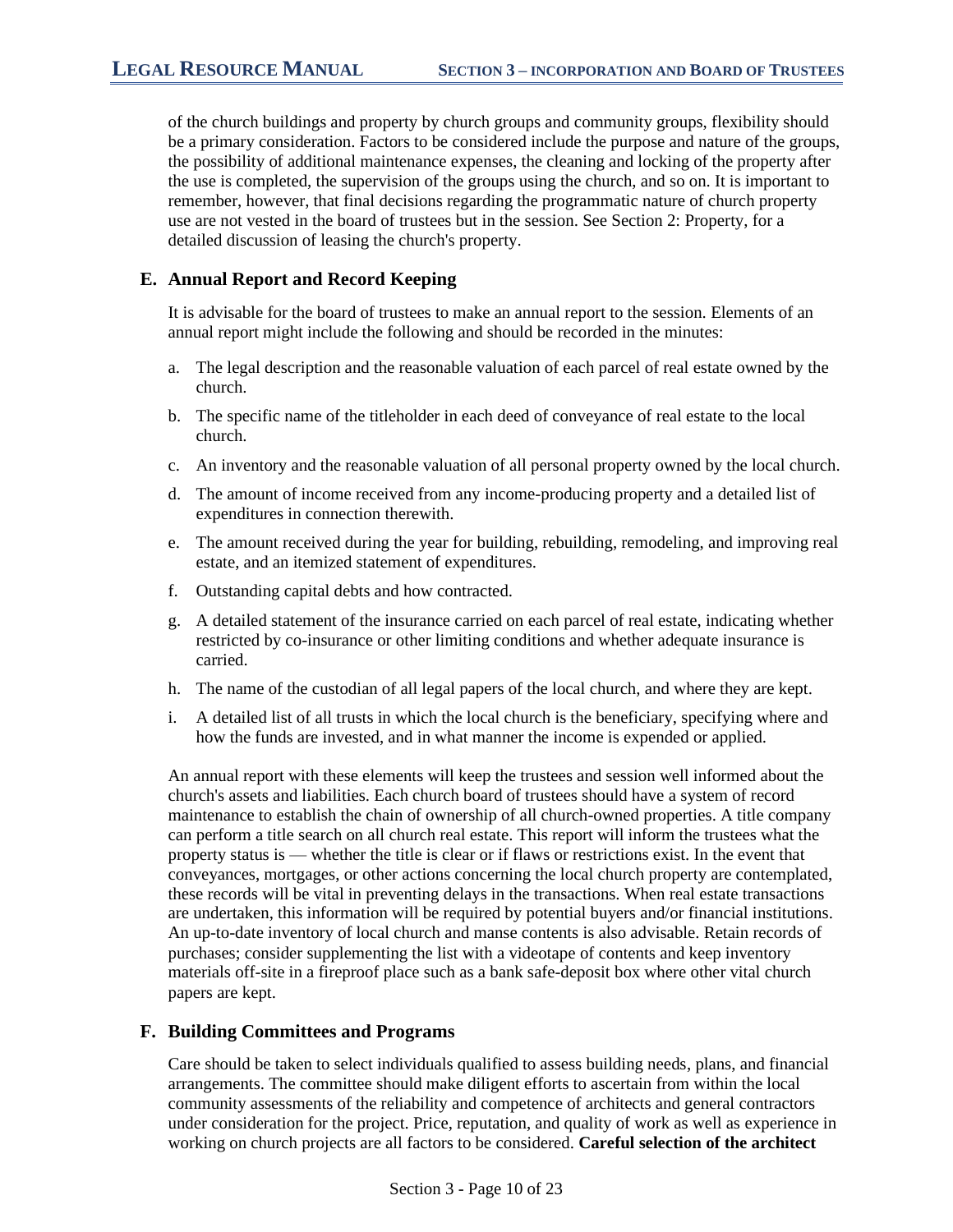**and contractor can do much to make the project run smoothly and be completed on schedule. Make sure the contractor is bonded and has insurance coverage for worker's compensation and general liability. Request the contractor provide a certificate of insurance before the work is to begin.** A payout schedule contingent on the percentage of work completed can provide protection for the church.

#### **II. Sample Articles of Incorporation and Corporate Bylaws**

**These are samples. Each state has different nonprofit incorporation laws. Use a local attorney familiar with your state's incorporation requirements to draft the corporate articles and the corporate bylaws. The samples at Appendix A and Appendix B should be a useful starting point for your legal counsel.**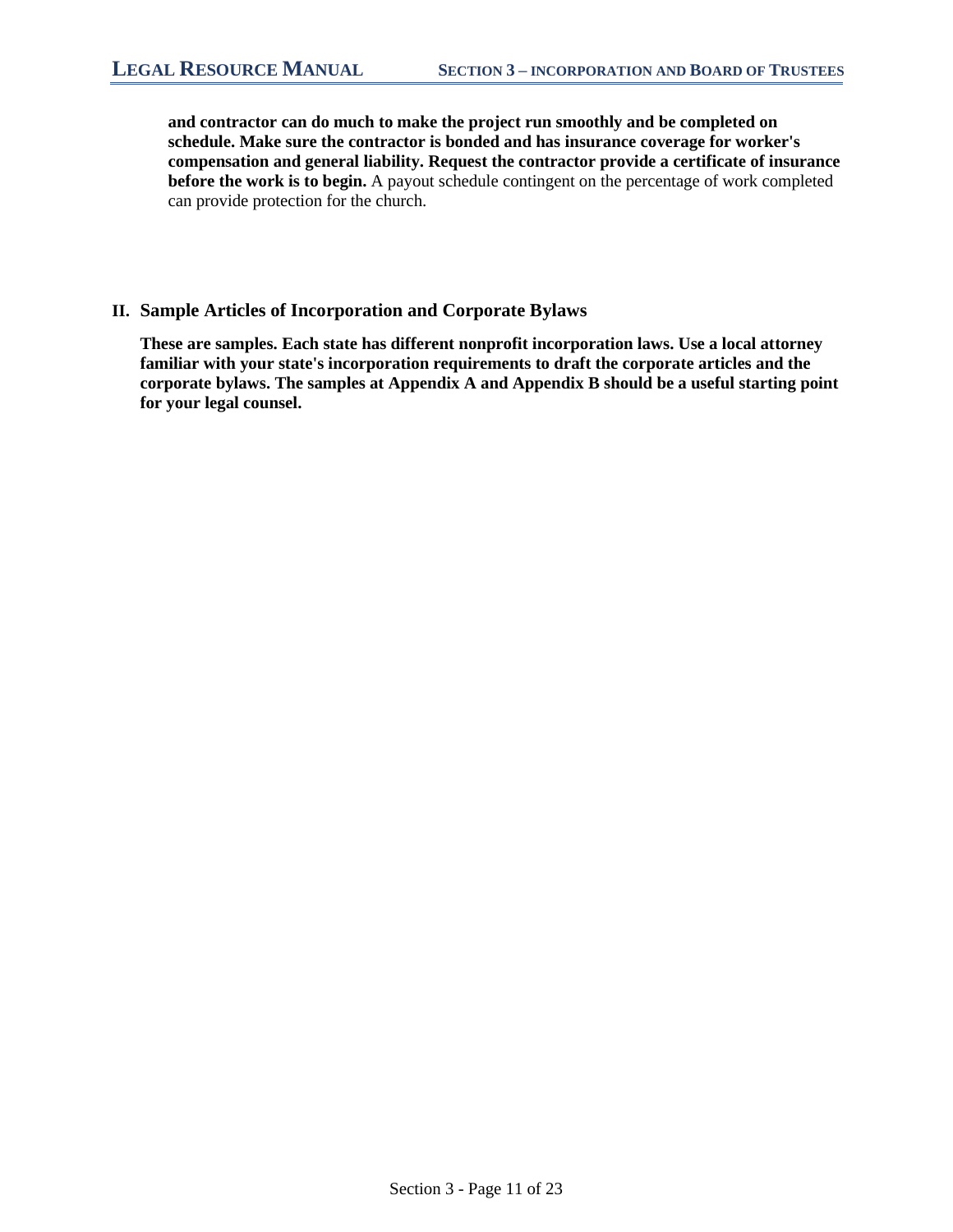# **APPENDIX A**

# **Articles of Incorporation**

**of**

\_\_\_\_\_\_\_\_\_\_\_\_\_\_\_\_\_\_\_\_\_\_\_\_\_\_\_\_\_\_\_\_\_\_\_\_\_\_\_\_\_\_\_, **Inc.**

(name of congregation's corporation)

[**Note**: The Secretary of State's Office generally has a list of names that have already been used or reserved. Check that list. It may be necessary and advisable to include the city's name in the name of the church corporation.]

> Article I *Name*

The name of the corporation is \_\_\_\_\_\_\_\_\_\_\_\_\_\_\_\_\_\_\_\_\_\_\_\_\_\_\_\_\_\_\_\_, **Inc**.

(name of congregation's corporation)

## Article II *Type*

The Corporation is a nonprofit religious corporation.

# Article III *Duration*

The period of duration of the Corporation is perpetual.

#### Article IV *Purposes*

The purposes for which the Corporation is formed are as more fully set forth in the Constitution of the Presbyterian Church (U.S.A.) (citations to the *Book of Order*), including:

The Great Ends of the Church (Book of Order F-1.0304):

- the proclamation of the gospel for the salvation of humankind;
- the shelter, nurture, and spiritual fellowship of the children of God;
- the maintenance of divine worship;
- the preservation of the truth;
- the promotion of social righteousness; and
- the exhibition of the kingdom of heaven to the world.

In furtherance of the Constitution of the Presbyterian Church (U.S.A.) and the purposes stated above, the Corporation shall exercise powers as set out herein.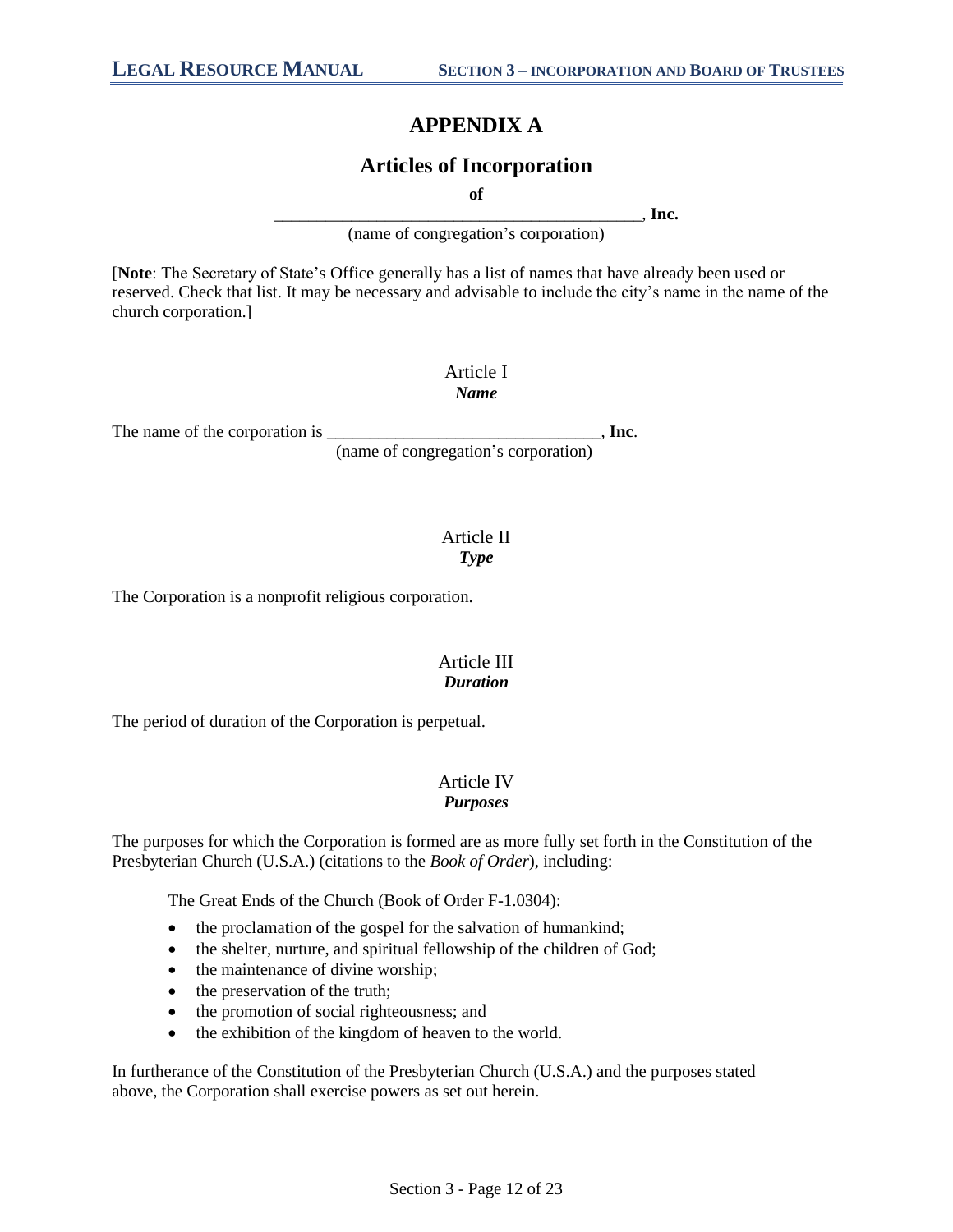#### Article V

# *Support and Conform to the Constitution of the Presbyterian Church (U.S.A.)*

The Corporation shall support, at all times and in all respects, the Constitution of the Presbyterian Church (U.S.A.). The Corporation and all of its property, both real and personal, shall be subject to the Constitution of the Presbyterian Church (U.S.A.), as it is now or shall be, from time to time, amended, established, made, and declared by the authority of the Presbyterian Church (U.S.A.). The business of the Corporation shall be conducted in conformity with the Constitution of the Presbyterian Church (U.S.A.), as it is now or shall be, from time to time, amended, established, made, and declared by the authority of the Presbyterian Church (U.S.A.).

### Article VI *All Property Held in Trust for the Presbyterian Church (U.S.A.)*

All property, both real or personal, held by or for a congregation, whether legal title is lodged in the Corporation, the Board of Trustees or a trustee, or an unincorporated association, and whether the property is used in programs of the congregation or of a higher council or retained for the production of income, is held in trust nevertheless for the use and benefit of the Presbyterian Church (U.S.A.). (*Book of Order* G-4.0203).

## Article VII *Powers and Duties*

The Corporation shall have the powers and duties granted by the Constitution of the Presbyterian Church (U.S.A.). (*Book of Order* G-4.0101):

To receive, hold, encumber, manage, and transfer property, real or personal, for the congregation provided that in buying, selling, and mortgaging real property, the trustees shall act only after the approval of the congregation, granted in a duly constituted meeting and subject to the congregation obtaining written permission of the presbytery transmitted through the session of the congregation; To accept and execute deeds of title to such property; To hold and defend title to such property; To manage any permanent special funds for the furtherance of the purposes of the congregation.

All of above are subject to *Book of Order* G-4.0101 and Book of Order G.4.0206 (a.)

In addition, to the extent not included in the above and not inconsistent with the Constitution of the Presbyterian Church (U.S.A.), the Corporation shall have all of the general powers of a nonprofit religious corporation organized under

(state religious nonprofit incorporation statute)

\_\_\_\_\_\_\_\_\_\_\_\_\_\_\_\_\_\_\_\_\_\_\_\_\_\_\_\_\_\_\_\_\_\_\_\_\_\_\_\_\_\_\_\_\_\_\_\_\_\_\_\_\_\_\_\_\_\_\_\_

The powers and duties of the trustees shall not infringe upon the powers and duties of the Session and the Board of Deacons of the congregation and such powers and duties shall be exercised in conformity with the Constitution of the Presbyterian Church (U.S.A.) (*Book of Order* G-4.0101, G-3.0201). ). In addition, the Corporation shall not engage in ultra vires acts.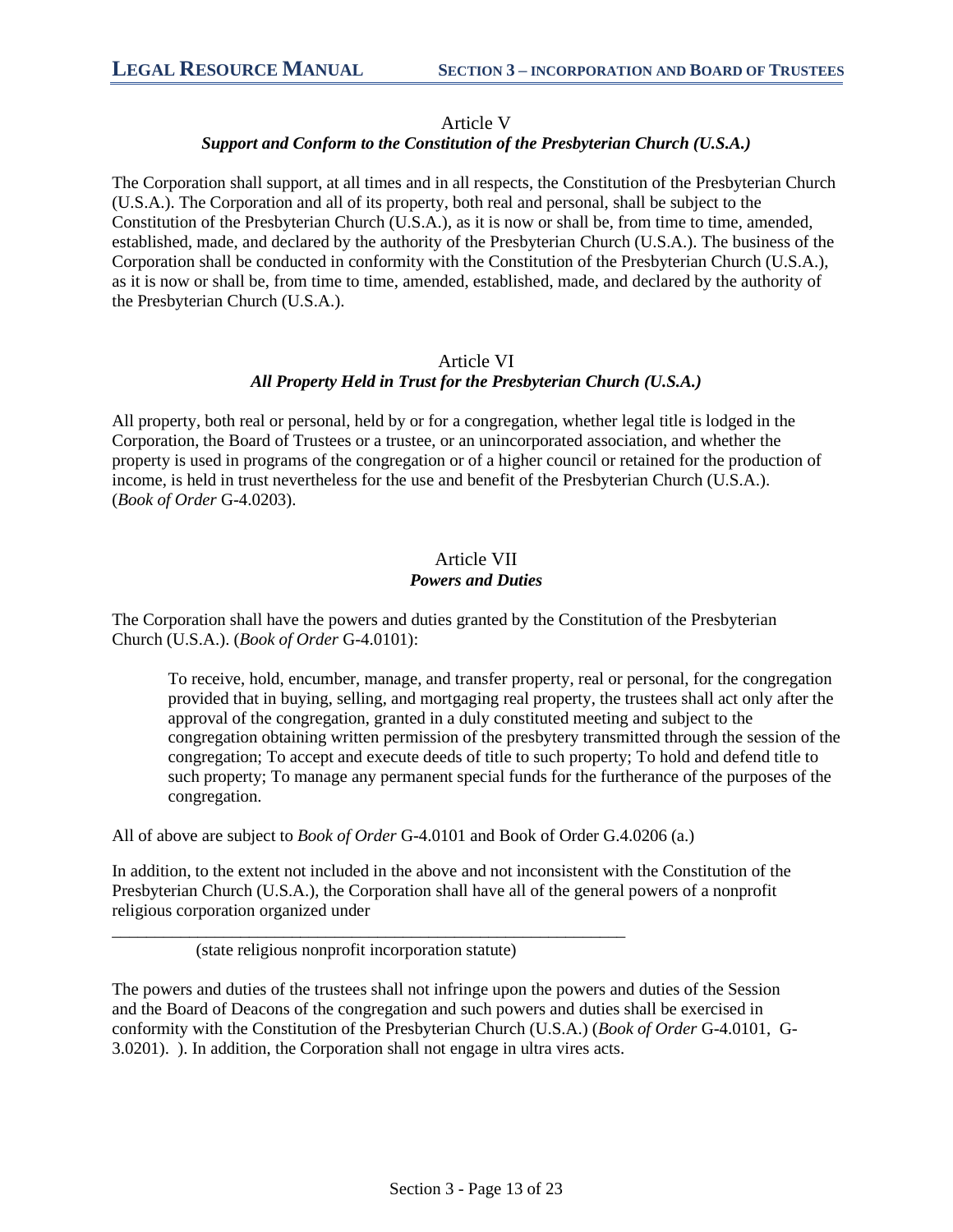### Article VIII *Members*

Only members on the active role of the the the contraction of congregation) shall be members of the Corporation and eligible for election as Trustees. (*Book of Order* G-4.0102).

# Article IX *Trustees*

The directors of the Corporation are designated Trustees. The Trustees shall be those persons who are elected, installed, and serving as ruling elders of the Session of (name of congregation). They must also be eligible under civil law. (*Book of Order* G-4.0102).

[Note: The preferred and most efficient model is this one: The session of the congregation and the board of trustees is identical. Some states may prohibit this dual capacity; your local attorney should check state law in this regard. Also, some congregations may simply choose to have a separate board of trustees. If the congregation designates a trustee board other than the elders of session, then different language should be used for this article as determined by the congregation. See G-4.0102 for particular requirements when another board is designated.]

# Article X *Officers*

The bylaws identify and provide for the method of election or appointment of the officers of the Corporation.

#### Article XI *Bylaws*

The bylaws of the Corporation shall be in conformity with the Constitution of the Presbyterian Church (U.S.A.), as it is now or shall be, from time to time, amended, established, made, and declared by the authority of the Presbyterian Church (U.S.A.). The bylaws will be adopted by the members of the Corporation and may be amended or repealed by the members of the Corporation and may be amended or repealed by the members of the Corporation but must at all times and in all respects remain in conformity with the Constitution of the Presbyterian Church (U.S.A.).

# Article XII *Initial Board of Trustees*

The number of Trustees constituting the initial Board of Trustees shall be \_\_\_\_\_\_\_\_\_ [not less than three] and the names and addresses of the persons who are to serve as the initial Trustees and until their successors are elected and installed are:

(name)

(address)

\_\_\_\_\_\_\_\_\_\_\_\_\_\_\_\_\_\_\_\_\_\_\_\_\_

\_\_\_\_\_\_\_\_\_\_\_\_\_\_\_\_\_\_\_\_\_\_\_\_\_

\_\_\_\_\_\_\_\_\_\_\_\_\_\_\_\_\_\_\_\_\_\_\_\_\_ \_\_\_\_\_\_\_\_\_\_\_\_\_\_\_\_\_\_\_\_\_\_\_\_\_

(name)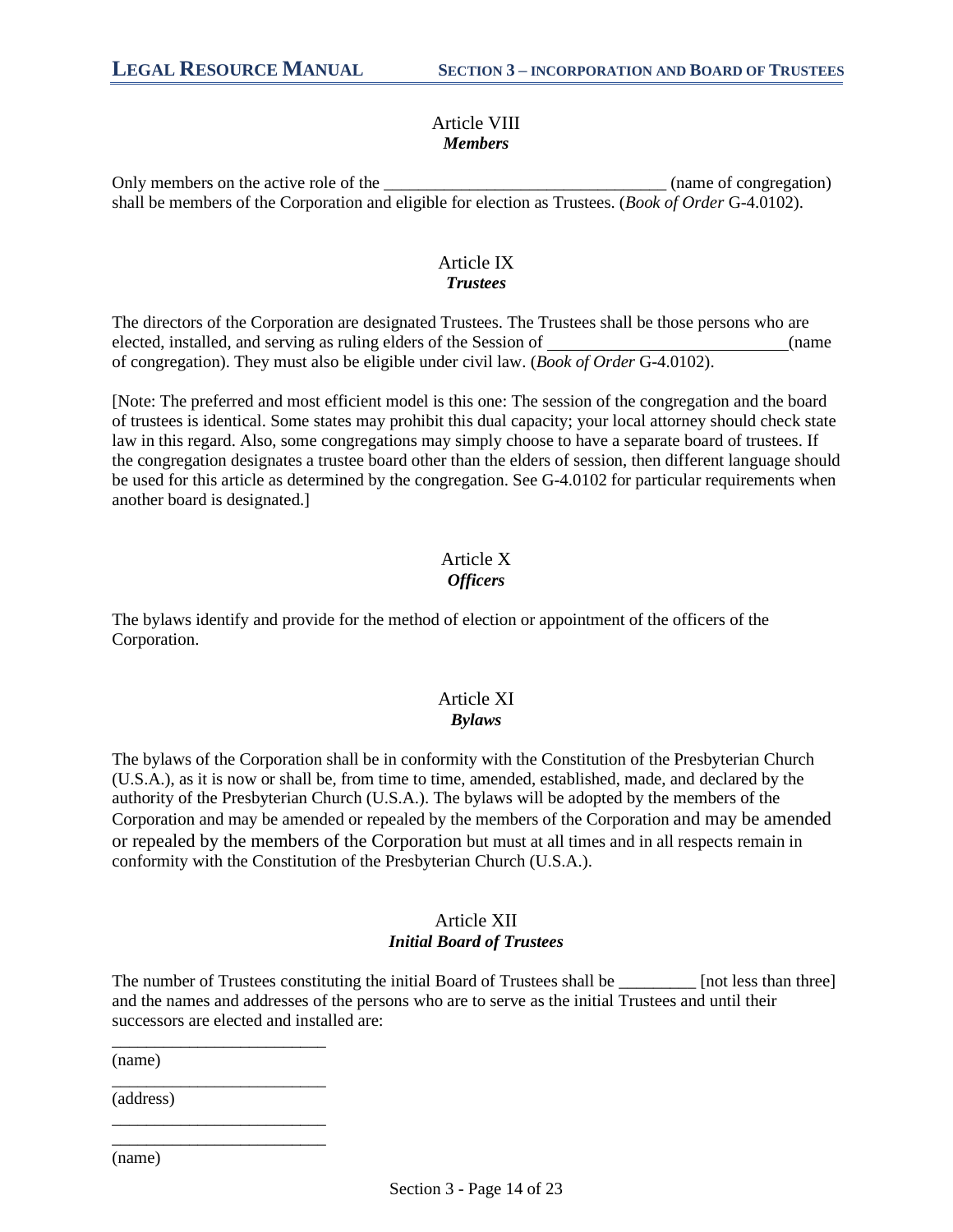| (address) |  |
|-----------|--|
| (name)    |  |
| (address) |  |
| (name)    |  |
| (address) |  |
| (name)    |  |
| (address) |  |
|           |  |

### Article XIII **Incorporators**

The names and addresses of the incorporators are:

(name)

(address)

(name)

(address)

(name)

(address)

(name)

(address)

(name)

(address)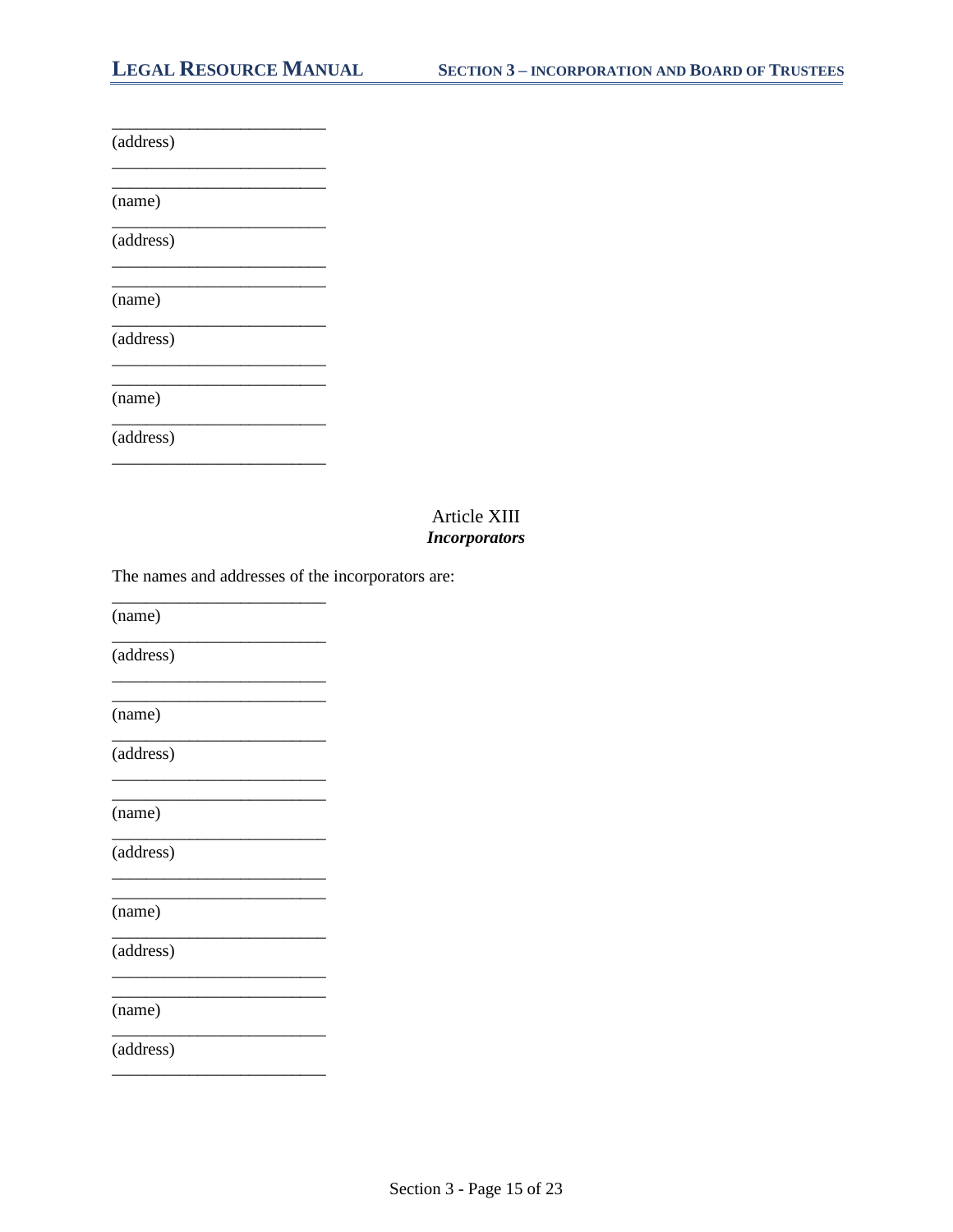#### Article XIV *Initial Registered Office and Agent*

The address of the Corporation's initial Registered Office and the name of its initial Registered Agent at this address is:

(Clerk of Session)

(Street Address of Particular Church)

\_\_\_\_\_\_\_\_\_\_\_\_\_\_\_\_\_\_\_\_\_\_\_\_\_\_\_\_\_\_\_\_\_\_\_\_\_\_\_\_\_\_\_

\_\_\_\_\_\_\_\_\_\_\_\_\_\_\_\_\_\_\_\_\_\_\_\_\_\_\_\_\_\_\_\_\_\_\_\_\_\_\_\_\_\_\_

\_\_\_\_\_\_\_\_\_\_\_\_\_\_\_\_\_\_\_\_\_\_\_\_\_\_\_\_\_\_\_\_\_\_\_\_\_\_\_\_\_\_\_

(City, State, Zip Code)

## Article XV *Amendments*

The articles of incorporation of the Corporation may be amended or added to, or new articles of incorporation may be adopted, by the affirmative vote of two-thirds of the members of the Corporation; provided that the articles of incorporation must at all times and in all respects remain in conformity with the Constitution of the Presbyterian Church (U.S.A.). (*Book of Order* G-4.0101, G-4.0203).

[**Note:** Your attorney should determine if state law requires a different articles of incorporation amendment process.]

#### Article XVI *Restrictions on Corporations Exempt from Federal Taxation*

No part of the assets of the Corporation shall inure to the benefit of, or be distributable to its members, trustees, officers, or other private persons, except that the Corporation shall be authorized and empowered to pay reasonable compensation for services rendered and to make payments and distributions in furtherance of the purposes of the Corporation. No substantial part of the activities of the Corporation shall be the carrying on of propaganda, or otherwise attempting to influence legislation, and the Corporation shall not participate in, or intervene in (including the publishing or distribution of statements) any political campaign on behalf of or in opposition to any candidate for public office. Notwithstanding any other provision of these articles, the Corporation shall not carry on any other activities not permitted to be carried on (a) by a corporation exempt from federal income tax under Section  $501(c)(3)$  of the Internal Revenue Code, or corresponding section of any future federal tax code, or (b) by a corporation, contributions to which are deductible under Section 170(c)(2) of the Internal Revenue Code, or corresponding section of any future federal tax code.

### Article XVII *Dissolution*

If the congregation is formally dissolved by the Presbytery of which it is a member, or has become extinct by reason of the dispersal of its members, the abandonment of its work, or any other cause, such property, both real and personal, as the Corporation may have shall be vested in and be the property of the Presbytery of Tresbytery of  $\Box$  (name of Presbytery of membership) of the Presbyterian Church (U.S.A.), pursuant to the Constitution of the Presbyterian Church (U.S.A.), said Presbytery being an organization qualified under section 501(c)(3) of the Internal Revenue Code of the United States. In the alternative, said property of the Corporation shall be held, used and applied for such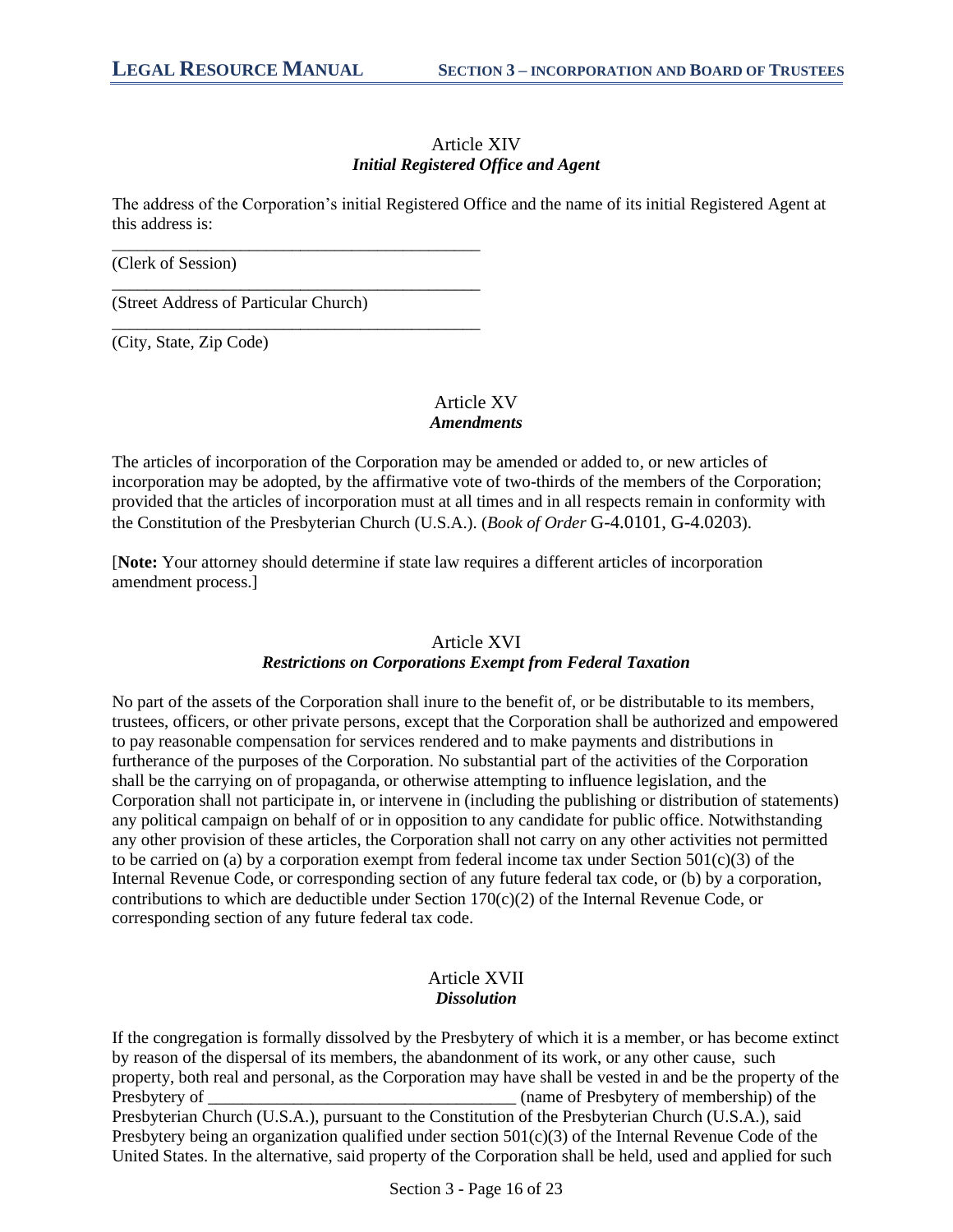uses, purposes and trust as the Presbytery may direct, limit and appoint, or such property may be sold or disposed of as the Presbytery may direct in conformity with the Constitution of the Presbyterian Church (U.S.A.). (*Book of Order* G-4.0204, G-4.0205, G-3.0301).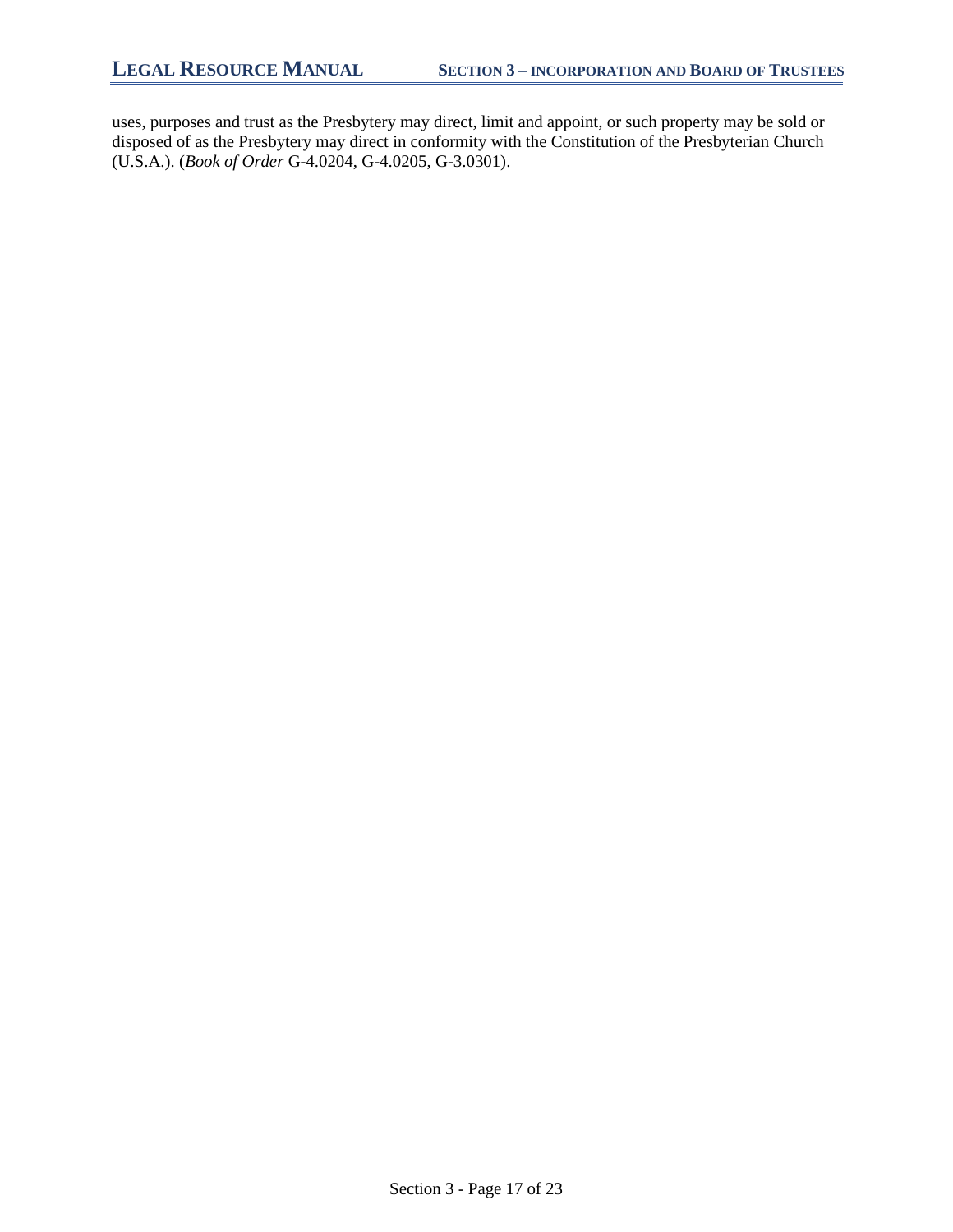# **APPENDIX B**

# **Corporate Bylaws**

**of**

\_\_\_\_\_\_\_\_\_\_\_\_\_\_\_\_\_\_\_\_\_\_\_\_\_\_\_\_\_\_\_\_\_\_\_\_\_\_\_\_, **Inc**.

(name of congregation)

## Article I **Objectives, Purposes, Formation, Limitations, Powers and Duties, Property**

Section 1. *Purpose*. The purposes for which the Corporation is formed are as more fully set forth in the Constitution of the Presbyterian Church (U.S.A.) (*Book of Order* G-4.0101), including the Great Ends of the Church (*Book of Order* F.10304), and in the Articles of Incorporation (Article IV).

| Section 2. Formation. The Corporation is formed by                                             | (name of congregation) |  |
|------------------------------------------------------------------------------------------------|------------------------|--|
| pursuant to the Constitution of the Presbyterian Church (U.S.A.). (Book of Order G-4.0101) The |                        |  |
| (name of congregation) is a member congregation of the Presbytery of                           |                        |  |
| (name of presbytery) in the Synod of                                                           | (name of synod).       |  |

Section 3. *Authority*. In carrying out such purposes, the Trustees and the Corporation shall be under the authority of the Session and the congregation and shall, at all times and in all respects, conform to and support the Constitution of the Presbyterian Church (U.S.A.) as it is now or shall be, from time to time amended, established, made, and declared by the authority of the Presbyterian Church (U.S.A.). (*Book of Order* G-4.0101; Articles of Incorporation V, VI, VII).

Section 4. *Limitation of Powers and Duties*. The powers and duties of the Corporation and its Trustees shall not infringe upon the powers and duties of the Session or of the Board of Deacons of the congregation. (*Book of Order* G-4.0101., G-3.0201; Article of Incorporation VII).

Section 5. *Powers and Duties*. The Corporation shall have the powers and duties granted by the Constitution of the Presbyterian Church (U.S.A.). (*Book of Order* G-4.0101):

- To receive, hold, encumber, manage, and transfer property, real or personal, for the congregation provided that in buying, selling, and mortgaging real property, the Trustees shall act only after the approval of the congregation, granted in a duly constituted meeting and subject to the congregation obtaining written permission of the presbytery transmitted through the Session of the congregation;
- To accept and execute deeds of title to such property;

\_\_\_\_\_\_\_\_\_\_\_\_\_\_\_\_\_\_\_\_\_\_\_\_\_\_\_\_\_\_\_\_\_\_\_\_\_\_\_\_\_\_\_\_\_\_\_\_\_\_\_\_\_\_\_\_\_\_\_\_

- To hold and defend title to such property;
- To manage any permanent special funds for the furtherance of the purposes of the congregation.

All of above are subject to *Book of Order* G-4.0101 and *Book of Order* G-4.0206(a.)

In addition, to the extent not included in the above and not inconsistent with the Constitution of the Presbyterian Church (U.S.A.), the Corporation shall have all of the general powers of a nonprofit religious corporation organized under

(state religious nonprofit incorporation statute)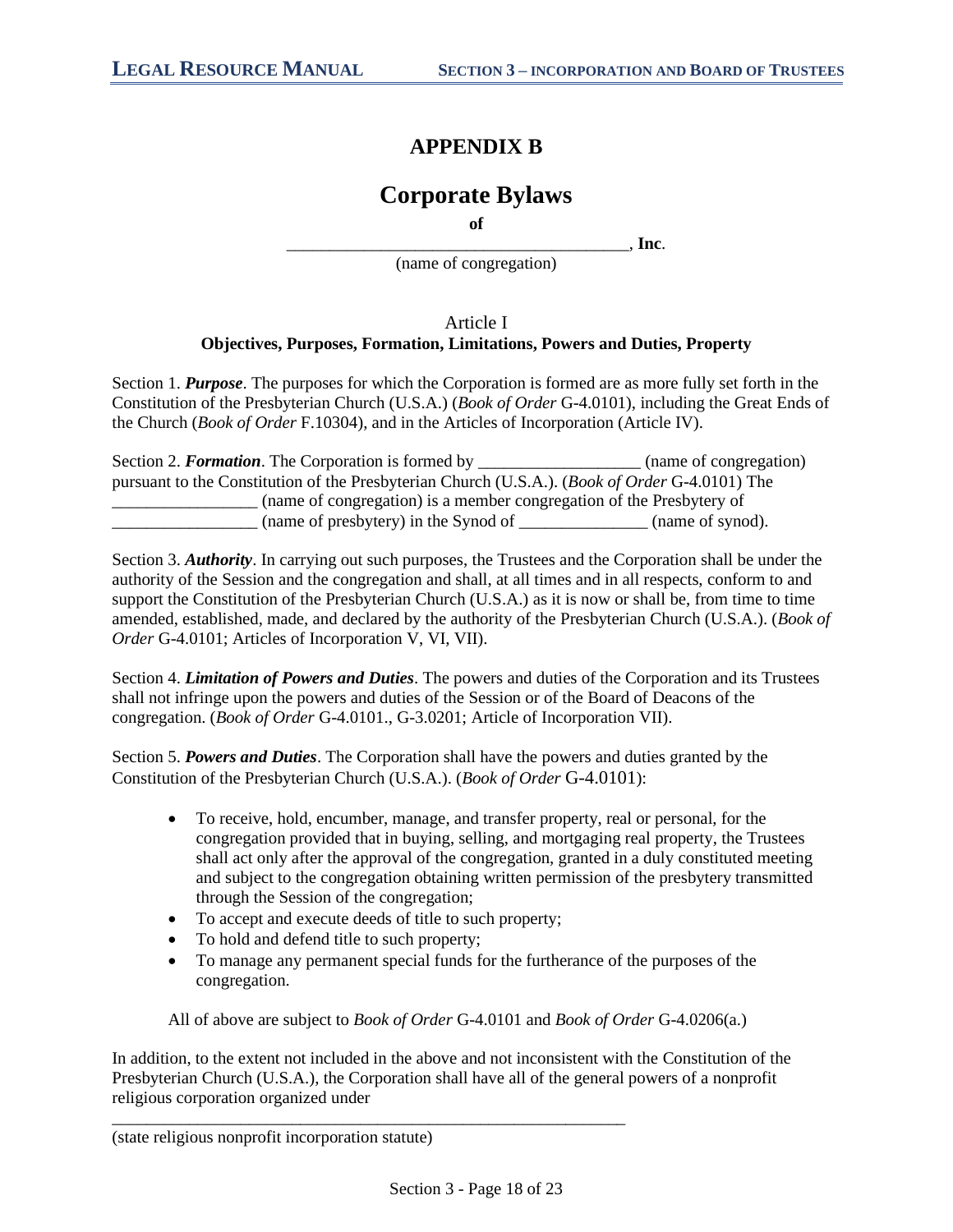Section 6. *All Property Held in Trust*. All property held by or for a congregation, a presbytery, a synod, the General Assembly, or the Presbyterian Church (U.S.A.), whether legal title is lodged in a corporation, a trustee or trustees, or an unincorporated association, and whether the property is used in programs of a congregation or of a higher council or retained for the production of income, is held in trust nevertheless for the is held in trust nevertheless for the use and benefit of the Presbyterian Church (U.S.A.). (*Book of Order* G- G-4.0203; Article of Incorporation VI).

Section 7. *Particular Property Requirements*. When buying, selling, and mortgaging real property, the Board of Trustees shall act only after the approval of the congregation granted in a duly constituted meeting. (*Book of Order* G-4.0101). The Board of Trustees shall not sell, mortgage, or otherwise encumber any of its real property and it shall not acquire real property subject to an encumbrance or condition without the written permission of the presbytery transmitted through the Session of the congregation. (*Book of Order* G-4.0206). The Corporation shall not lease its real property used for purposes of worship, or lease for more than five years any of its other real property, without the written permission of the presbytery transmitted through the Session of the congregation. (*Book of Order* G-8.0502).

Section 8. *Property Conveyances*. As set forth in Section 6 above all of the congregation and this corporation property, both real and personal, is held in trust for the use and benefit of the Presbyterian Church (U.S.A.). To that end any and all deeds or instruments of conveyance shall include the following language in the deed:

The premises herein conveyed shall be used, kept, and maintained by the grantee for Divine Worship and other purposes of its ministry as a congregation belonging to the Presbytery of example is subject to the provisions of the Constitution of the Presbytery of the Constitution of the  $\Gamma$ Presbyterian Church (U.S.A.).

### Article II **Members**

Section 1. *Eligibility for Membership*. Only members on the active roll of the congregation shall be members of the Corporation and eligible for election as Trustees. (*Book of Order* G-4.0102; Article of Incorporation VIII).

Section 2. *Active Members*. The roll of active members established and maintained by the Session as prescribed by the *Book of Order* (G-3.0204) shall determine those individuals who are active members from time to time.

#### Article III **Trustees**

*Qualification; Election; Removal*. The directors of the Corporation are designated Trustees. The initial Board of Trustees shall be those persons named in the Articles of Incorporation. Thereafter, the membership of the Board of Trustees shall be identical to the membership of the ruling elders on the Session of the congregation in active service. Election by the congregation and installation as Ruling Elder of the congregation shall constitute a person a Trustee of the Corporation. They must also be eligible under civil law.

[**Note**: Have your local attorney determine the minimum age under state law; insert that requirement, if any, here.] Termination for any cause of the active service of a person on Session shall automatically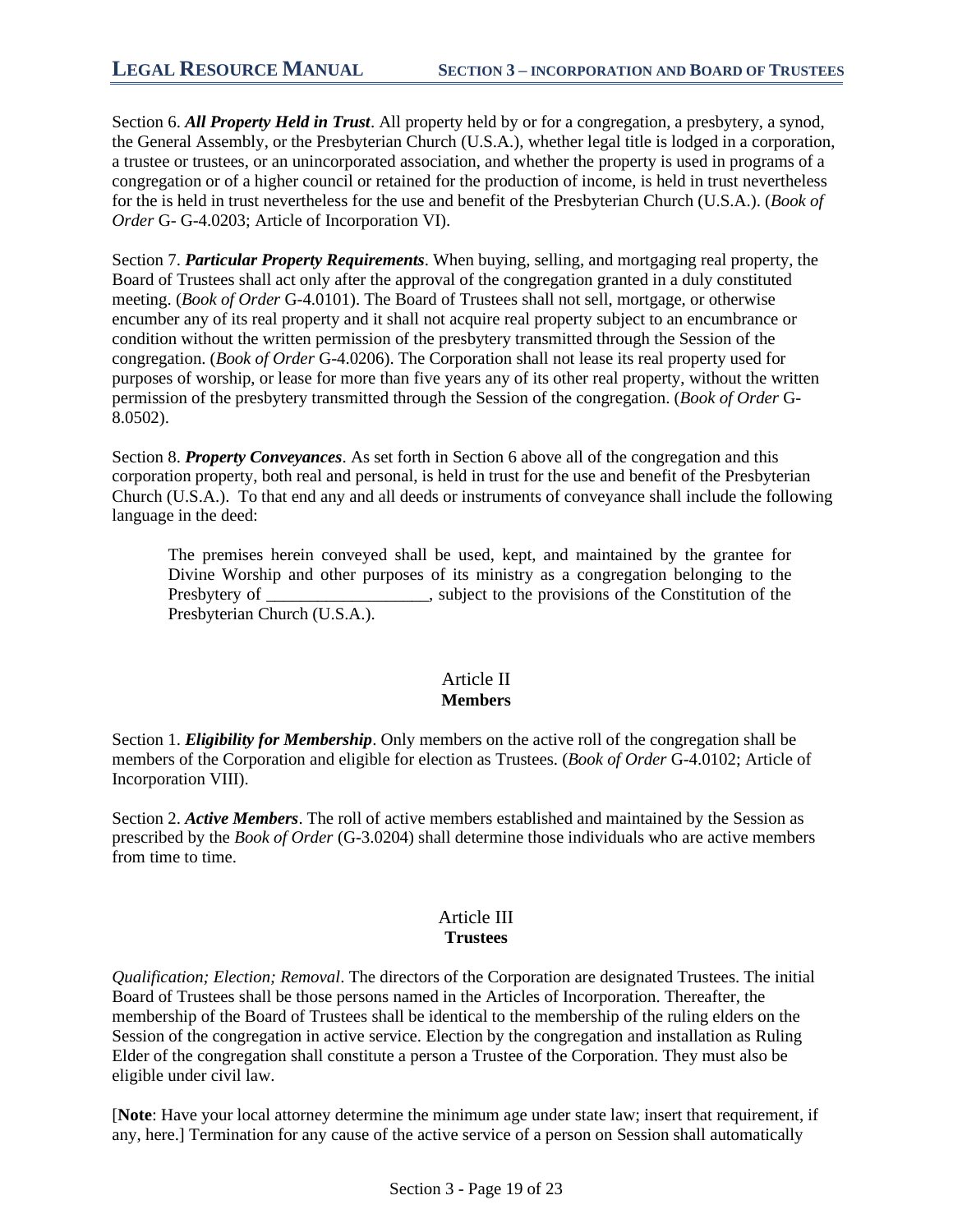terminate such person as a Trustee of the Corporation. (*Book of Order* G- 2.0405; Article of Incorporation  $IX$ ).

[**Note**: The preferred and most efficient model is this one: The session of the congregation and board of trustees is identical. Some states may prohibit this dual capacity; your local attorney should check state law in this regard. Also, some congregations may simply choose to have a separate board of trustees. If the congregation designates a trustee board other than the ruling elders of session, then different language should be used for this article.]

#### Article IV **Meetings of the Board of Trustees**

Section 1. *Annual Meeting*. The annual meeting of the Board of Trustees shall be held in conjunction with or immediately following the first meeting of the Session of the congregation held after the annual meeting of the congregation of the congregation.

Section 2. *Procedures*. The meeting requirements and provisions of the Constitution of the Presbyterian Church (U.S.A.) shall govern. In addition to those requirements and provisions, these bylaws provide specific guidance for the Corporation.

Section 3. *Notices*. Notice of the time and place and, in case of special meeting, the purpose of every meeting of the Board of Trustees shall be in writing and shall be duly sent, mailed or otherwise delivered to each Trustee not less than ten (10) days before the meeting; provided, that no notice of any regularly scheduled or adjourned meeting need be given.

Meetings may be held at any time without notice if all of the Trustees are present or if those not present waive notice of the time, place, and purpose of the meeting, either before or after the holding thereof.

Section 4. *Ouorum*. A majority of the Trustees shall constitute a quorum for the transaction of business, and the action of the Board of Trustees present at any meeting at which a quorum is present shall be the action of the Board of Trustees; provided, that, if the Trustees shall unanimously consent in writing to any action to be taken by the Corporation, such action shall be valid as corporate action as though it had been authorized at a meeting of the Trustees. If at any meeting of the Board of Trustees there shall be less than a quorum present, a majority of those present may adjourn the meeting from time to time until a quorum shall have been obtained.

Section 5. *Special Meetings*. Special meetings of the Board of Trustees may be held simultaneously with meetings of the congregation or immediately thereafter. Special meetings may be held at any time upon the call of Session, the President or Vice-President, or of not less than one-third of the Trustees then in office.

Section 6. *Power and Authority*. The board of trustees shall have power and authority to carry out the affairs of the Corporation and in so doing may elect or appoint all necessary officers or committees; may employ all such employees as shall be requisite for the conduct of the affairs of the Corporation; may fix the compensation of such persons; may prescribe the duties of such persons; may dismiss any appointive officer or agent of the Corporation without previous notice. The Board of Trustees may, in the absence of an officer, delegate that officer's powers and duties to any other officer or a Trustee for the time being.

Section 7. *Executive Committee*. The officers of the Board of Trustees shall constitute the Executive Committee. The Executive Committee shall have and exercise the authority of the Board of Trustees in the management of the business of the Corporation between the meetings of the Board. The Board of Trustees may appoint such other committees, including therein persons who are not members of the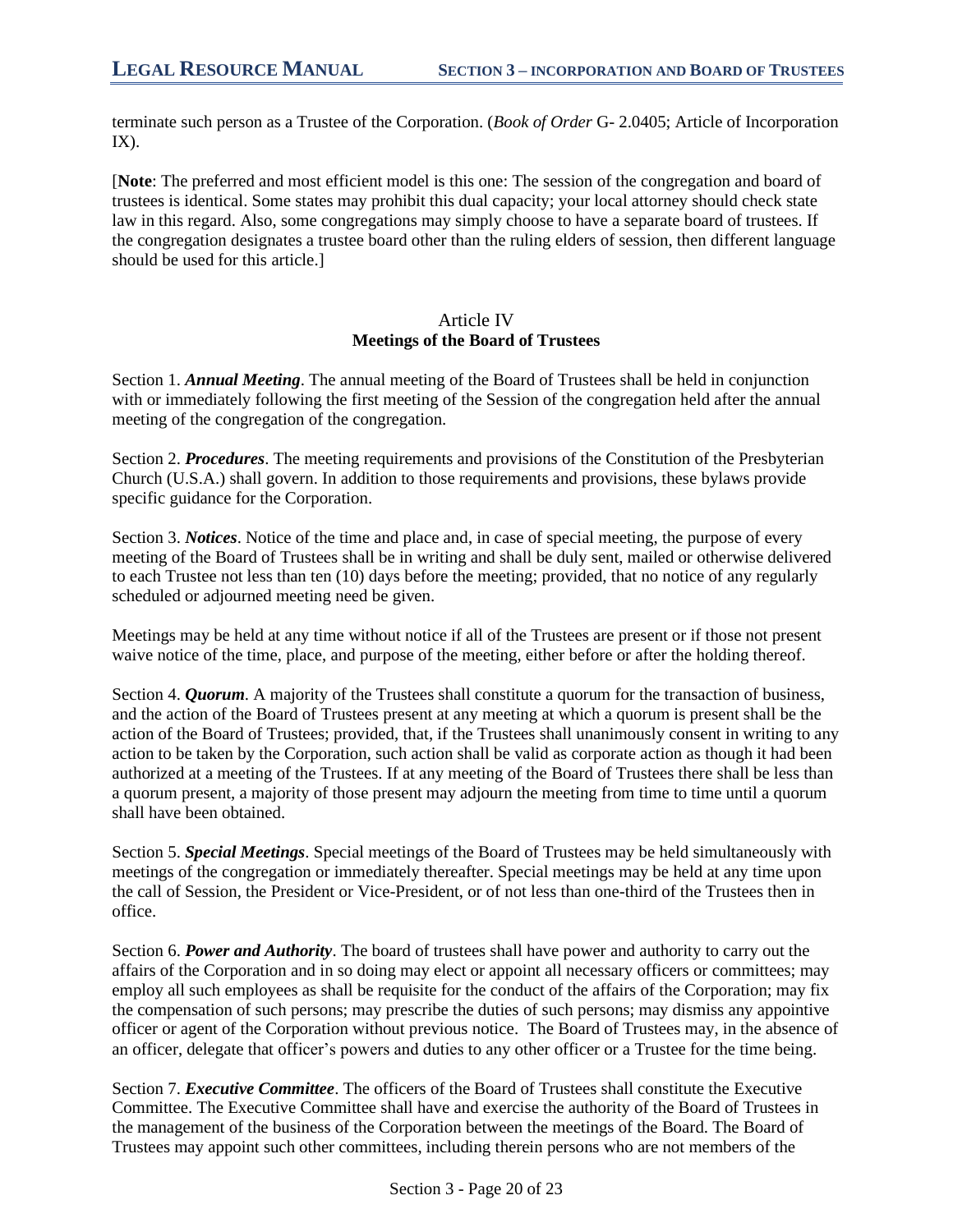Board of Trustees, as in the judgment of the Trustees will be helpful in carrying on the work of the Corporation.

# Article V **Meeting of Members**

Section 1. *Annual Meeting*. There shall be an annual meeting of the members of the Corporation.

Section 2. *Place and Time*. Such meeting shall be held at the same place and time as the annual meeting of the congregation or immediately thereafter. Whenever permitted by civil law, both ecclesiastical and corporate business may be conducted at the same meeting. (*Book of Order* G-1.0503). Any stated or called meeting of the congregation shall be a meeting of the Corporation, and any business may be conducted that is appropriate to the Corporation.

[**Note**: This section sets out the preferred form: The corporate meeting is contemporaneous with the congregational meeting. Some states may prohibit this dual capacity. Your local attorney should check state law. If your state prohibits this dual capacity, different language should be used in this section.]

Section 3. *Notices*. Notice of all meetings of members of the Corporation shall conform in all respects to the notice requirement of meetings of the congregation. (See *Book of Order* G--1.05 and G-1.0502).

Section 4. *Procedural Requirements*. The meetings of the members shall be conducted to conform to the procedural requirements of meetings of the congregation and the provisions of the Constitution of the Presbyterian Church (U.S.A.). (See *Book of Order* G-1.0503). In addition to those requirements and provisions, these bylaws provide specific guidance for the Corporation.

# Article VI **Officers**

Section 1. *Officers*. The Board of Trustees, as soon as may be practicable after the election of Trustees in each year, shall elect from their number a President of the Corporation, and may from time to time select one or more Vice-Presidents, Assistant Secretaries, and Assistant Treasurers. The Clerk of Session shall serve as Secretary of the Corporation. The Treasurer elected by the session shall serve as Treasurer of the Corporation (See *Book of Order* G-3.0205). The same person may hold any two offices except those of President and Secretary. The board may also appoint such other officers and agents as may be deemed necessary for the transaction of the affairs of the Corporation. (Article of Incorporation X).

[**Note**: This is a recommended configuration and process to elect the corporate officers. Your congregation may choose a different configuration and process. See G-3.0205 regarding the requirements for the treasurer of the congregation and G-3.0104 regarding the duties of the clerk of session.]

Section 2. *Term*. The term of office for all officers shall be one (1) year or until their respective successors are chosen. Any officer elected by the Board of Trustees may be removed from the office at any meeting of the Board of Trustees by the affirmative vote of a majority of the Trustees then in office, whenever in their judgment the interest of the Corporation will be served thereby. The Board of Trustees shall have full power to fill any vacancies in any offices it is authorized to elect occurring for any reason whatsoever.

Section 3. *Powers and Duties*. The officers of the Corporation shall respectively have such powers and perform such duties in the management of property and affairs of the Corporation, subject to the control of the Trustees, as generally pertain to their respective offices, as well as such additional powers and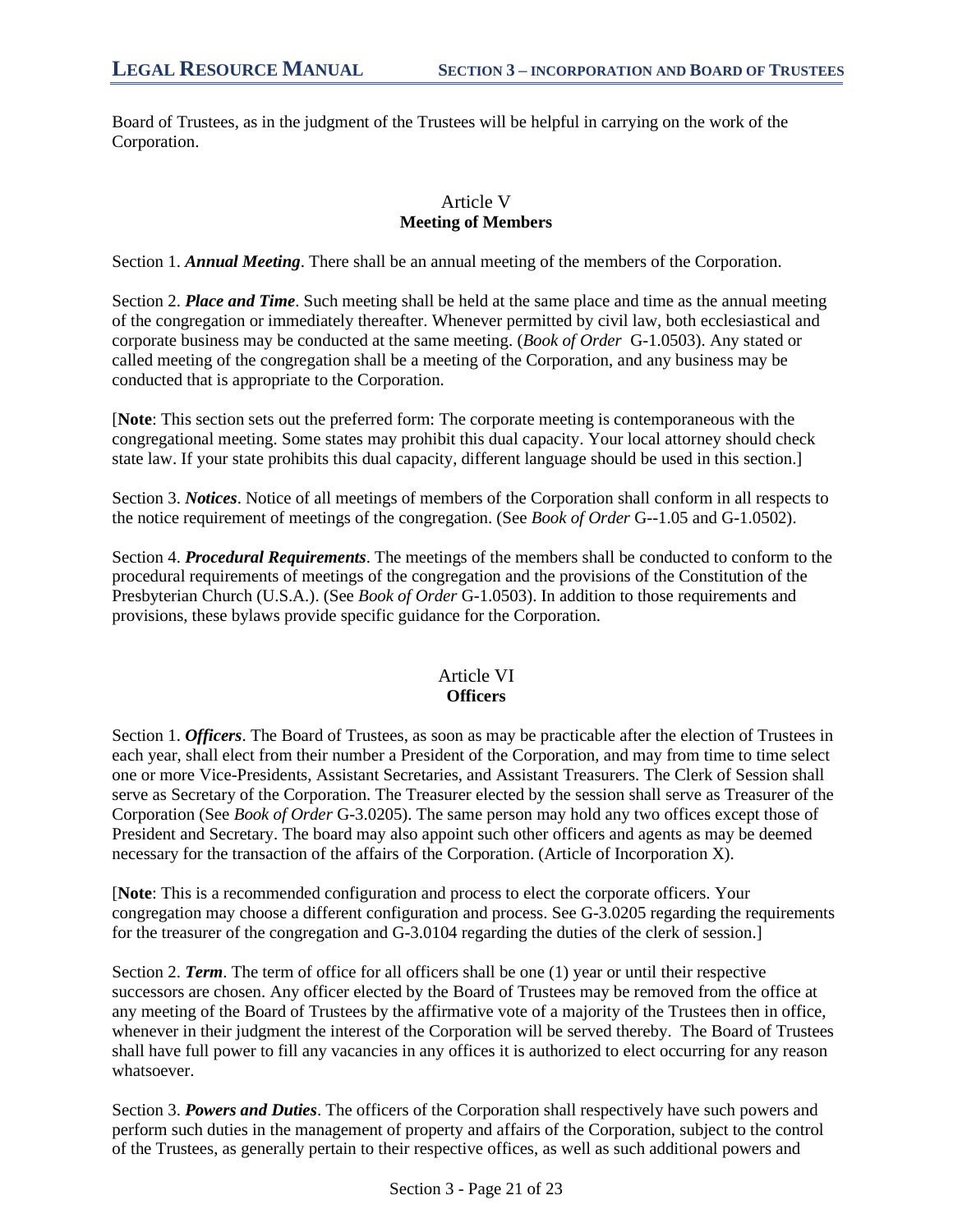duties as may from time to time be conferred by the Board of Trustees. No action taken by the officers shall infringe upon the authority of the Session of the congregation or of the Board of Deacons and all actions shall be in conformity with the Constitution of the Presbyterian Church (U.S.A.). Subject to this Section, these bylaws and the articles of incorporation of the Corporation, the officers shall have the following powers and duties in regards to the Corporation:

A. The President shall: (1) preside at meetings of the Corporation and the Board of Trustees; (2) make such appointments as directed, authorized, or required, including appointing Trustees to serve on committees who shall be responsible for reporting to the Board of Trustees of the activities of their respective committees; (3) execute any and all documents of whatsoever kind and nature necessary to carry out the purpose and functions of the Corporation; (4) be responsible for carrying out the directives and requirements of applicable law, these bylaws, and the articles of incorporation; (5) in general, perform all duties incident to the office of president; and (6) perform such other duties as may from time to time be assigned by the Board of Trustees.

B. The Vice President(s) shall: (1) assist the President in the exercise of his or her duties; (2) in the absence or inability of the President, execute the duties of the President; (3) in general, perform all duties incident to the office of Vice President; and (4) perform such other duties as may from time to time be assigned by the Board of Trustees.

C. The Secretary (Clerk of Session) shall: (1) perform for the Corporation those duties set out in the Constitution of the Presbyterian Church (U.S.A.) (see *Book of Order* G-3.0104); (2) record all votes by the Board of Trustees; (3) be the custodian of the corporate seal, if any, and affix it to all documents to be executed on behalf of the Corporation under its seal; (4) in general, perform all duties incident to the office of secretary; and (5) perform such other duties as may from time to time be assigned by the Board of Trustees.

D. The Treasurer (elected by the Session) shall: (1) perform for the Corporation those duties set out in the Constitution of the Presbyterian Church (U.S.A.) (see *Book of Order* G-3.0205); (2) be responsible for the safekeeping of all funds and assets, except for those funds expressly assigned to the trusteeship of another; (3) be responsible for the filing of any and all tax and other financial reports as required by applicable law; (4) deposit all monies, drafts, and checks in the name of or to the credit of the congregation or Corporation at such banks or depositories as the Board of Trustees shall designate; (5) in general, perform all duties incident to the office of treasurer; and (6) perform such other duties as may from time to time be assigned by the Board of Trustees.

E. Assistant Secretaries shall perform those duties of the Secretary as directed by the Board of Trustees.

F. Assistant Treasurers shall perform those duties of the Treasurer as directed by the Board of Trustees.

[**Note**: This is a recommended configuration and listing of corporate officers' powers and duties. Your congregation may choose a different configuration and different powers and duties. Or, you may choose to list none of these powers and duties and accomplish them by corporate resolution. Always keep in mind the requirements for the Treasurer of the congregation (*Book of Order* G-3.0205) and the clerk of session (*Book of Order* G-3.0104).]

Section 4. *Checks, Notes, Drafts, Etc.*. The Board of Trustees may, from time to time, prescribe the manner of making signature or endorsement of bills of exchange, notes, drafts, checks, acceptances, obligations, and other negotiable paper or other instruments for the payment of money and designate the officer or officers, agent or agents, who shall from time to time be authorized to make, sign, or endorse the same on behalf of the Corporation.